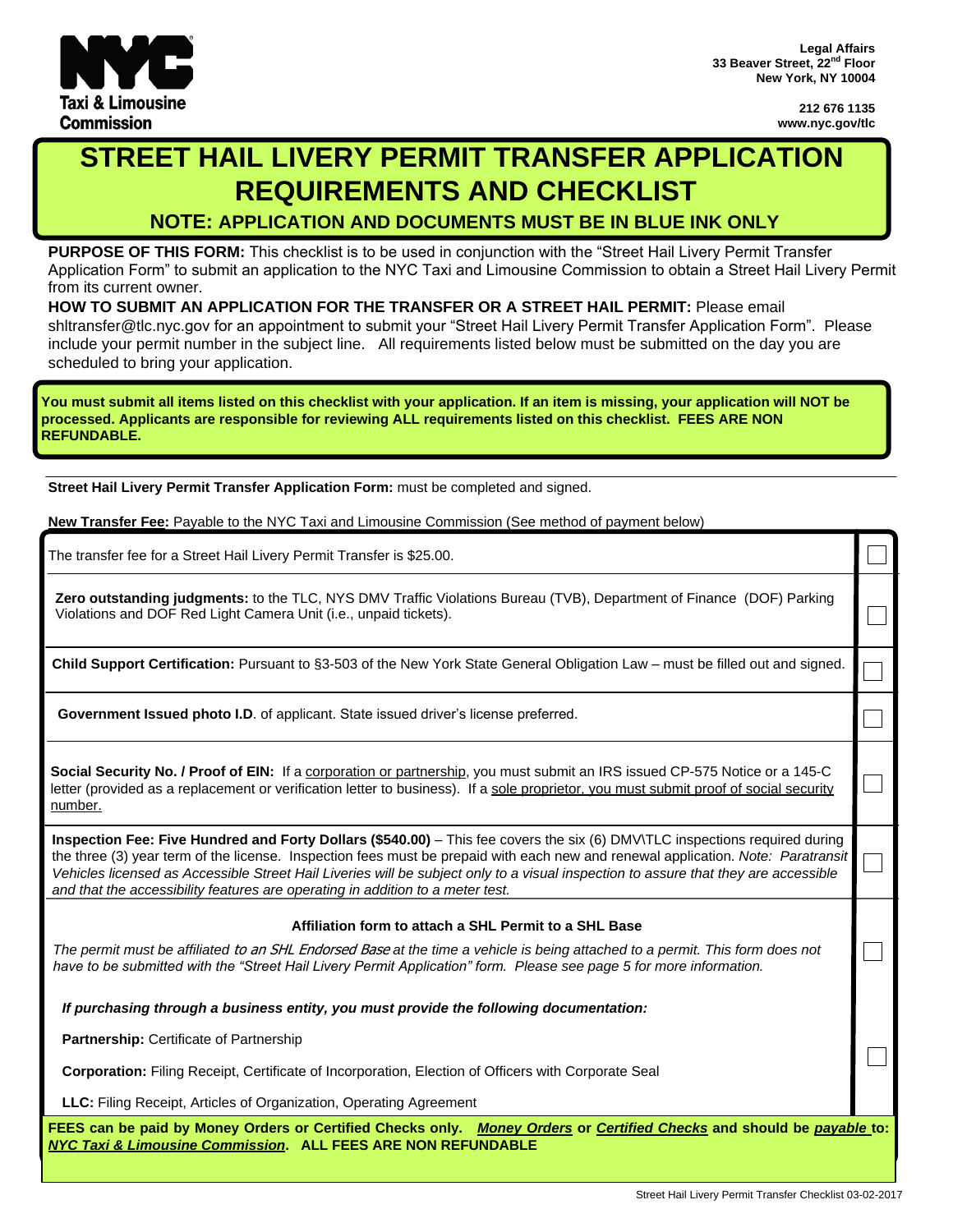

# STREET HAIL LIVERY PERMIT TRANSFER APPLICATION FORM

| <b>Application Type (Please check one)</b><br><b>Transfer</b><br>Change of Information                                                                                                                                                                                      | <b>Permit Type (Please check one)</b><br><b>SHL Wheelchair Accessible Permit</b><br><b>SHL Non-Wheelchair Accessible Permit</b><br><b>PERMIT#:</b> |
|-----------------------------------------------------------------------------------------------------------------------------------------------------------------------------------------------------------------------------------------------------------------------------|----------------------------------------------------------------------------------------------------------------------------------------------------|
| <b>Business/Entity Type (Please check one)</b>                                                                                                                                                                                                                              |                                                                                                                                                    |
| Individual/Sole Proprietorship<br>Partnership                                                                                                                                                                                                                               | Corporation<br>LLC                                                                                                                                 |
| TLC UNIVERSAL OR VEHICLE LICENSE INFO:                                                                                                                                                                                                                                      |                                                                                                                                                    |
| I am:<br>a driver and have been licensed by the TLC for _________ and my current and valid TLC driver license # is<br>$#$ of years<br>a vehicle owner and have been licensed by the TLC for $\frac{1}{\# \text{ of years}}$ and my current & valid TLC vehicle license # is |                                                                                                                                                    |
| <b>I. BACKGROUND INFORMATION ON TRANSFEREE APPLICANT</b><br>(All fields in this section must be filled-out completely for your application to be processed)                                                                                                                 |                                                                                                                                                    |
| Name:                                                                                                                                                                                                                                                                       |                                                                                                                                                    |

| Address:              |  |  |                           |        |           |  |
|-----------------------|--|--|---------------------------|--------|-----------|--|
| City:                 |  |  |                           | State: | Zip Code: |  |
| E-Mail:<br>(required) |  |  |                           |        |           |  |
| Telephone #:          |  |  |                           | SSN#:  |           |  |
| Fax #:                |  |  |                           |        |           |  |
| 24 hour #:            |  |  | <b>DATE OF BIRTH:</b>     |        |           |  |
| <b>DMV LICENSE #:</b> |  |  | <b>DMV LICENSE STATE:</b> |        |           |  |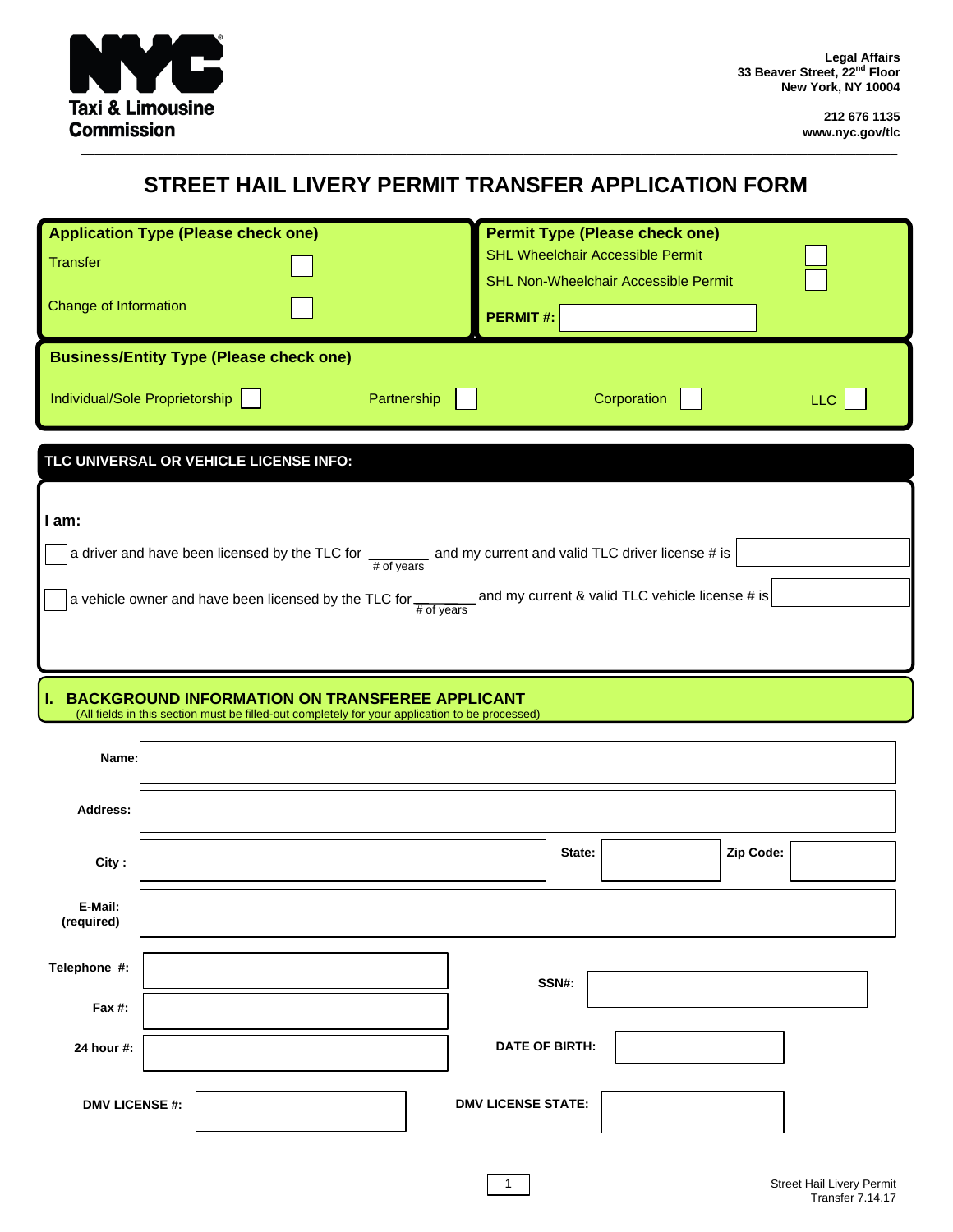|                                  | STOCKHOLDERS - this page can be photocopied if needed for additional officers                                                                                     | II. If you are purchasing through a Business Entity. LIST ALL OWNERS, OFFICERS, PARTNERS, MANAGERS AND |
|----------------------------------|-------------------------------------------------------------------------------------------------------------------------------------------------------------------|--------------------------------------------------------------------------------------------------------|
|                                  | <b>Business Entity Name</b>                                                                                                                                       | <b>Business Entitiy Type</b>                                                                           |
|                                  |                                                                                                                                                                   |                                                                                                        |
| Address:                         |                                                                                                                                                                   |                                                                                                        |
| City:                            |                                                                                                                                                                   | Zip Code:<br>State:                                                                                    |
| <b>EIN#:</b>                     |                                                                                                                                                                   | Total # of<br>shares or %:                                                                             |
| <b>Business</b><br>Phone #:      |                                                                                                                                                                   | E-Mail:<br>(required)                                                                                  |
| <b>Last Name:</b>                |                                                                                                                                                                   | <b>First Name:</b>                                                                                     |
| Address:                         |                                                                                                                                                                   |                                                                                                        |
| City:                            |                                                                                                                                                                   | Zip Code:<br>State:                                                                                    |
| # of shares<br>or %:             | DMV license #:                                                                                                                                                    | <b>DMV license State:</b>                                                                              |
| Date of Birth:                   | Year<br>Month<br>Day                                                                                                                                              | SSN#:                                                                                                  |
| Title:                           |                                                                                                                                                                   | Phone #:                                                                                               |
| <b>Last Name:</b>                |                                                                                                                                                                   | <b>First Name:</b>                                                                                     |
| Address:                         |                                                                                                                                                                   |                                                                                                        |
| City:                            |                                                                                                                                                                   | Zip Code:<br>State:                                                                                    |
| # of shares<br>or %:             | DMV license #:                                                                                                                                                    | <b>DMV license State:</b>                                                                              |
| Date of Birth:                   | Year<br>Month<br>Day                                                                                                                                              | SSN#:                                                                                                  |
| Title:                           |                                                                                                                                                                   | Phone #:                                                                                               |
| <b>Last Name:</b>                |                                                                                                                                                                   | <b>First Name:</b>                                                                                     |
| Address:                         |                                                                                                                                                                   |                                                                                                        |
| City:                            |                                                                                                                                                                   | Zip Code:<br>State:                                                                                    |
| # of shares<br>or $%$ :          | DMV license #:                                                                                                                                                    | <b>DMV license State:</b>                                                                              |
| Date of Birth:                   | Month<br>Day<br>Year                                                                                                                                              | SSN#:                                                                                                  |
| Title:                           |                                                                                                                                                                   | Phone #:                                                                                               |
| proof of social security number. | Proof of EIN / Social Security No. - If a corporation or partnership, you must<br>submit an IRS issued 145-C letter/notice. If a sole proprietor, you must submit | Street Hail Livery Permit<br>$\overline{2}$<br>Transfer 3-2-17                                         |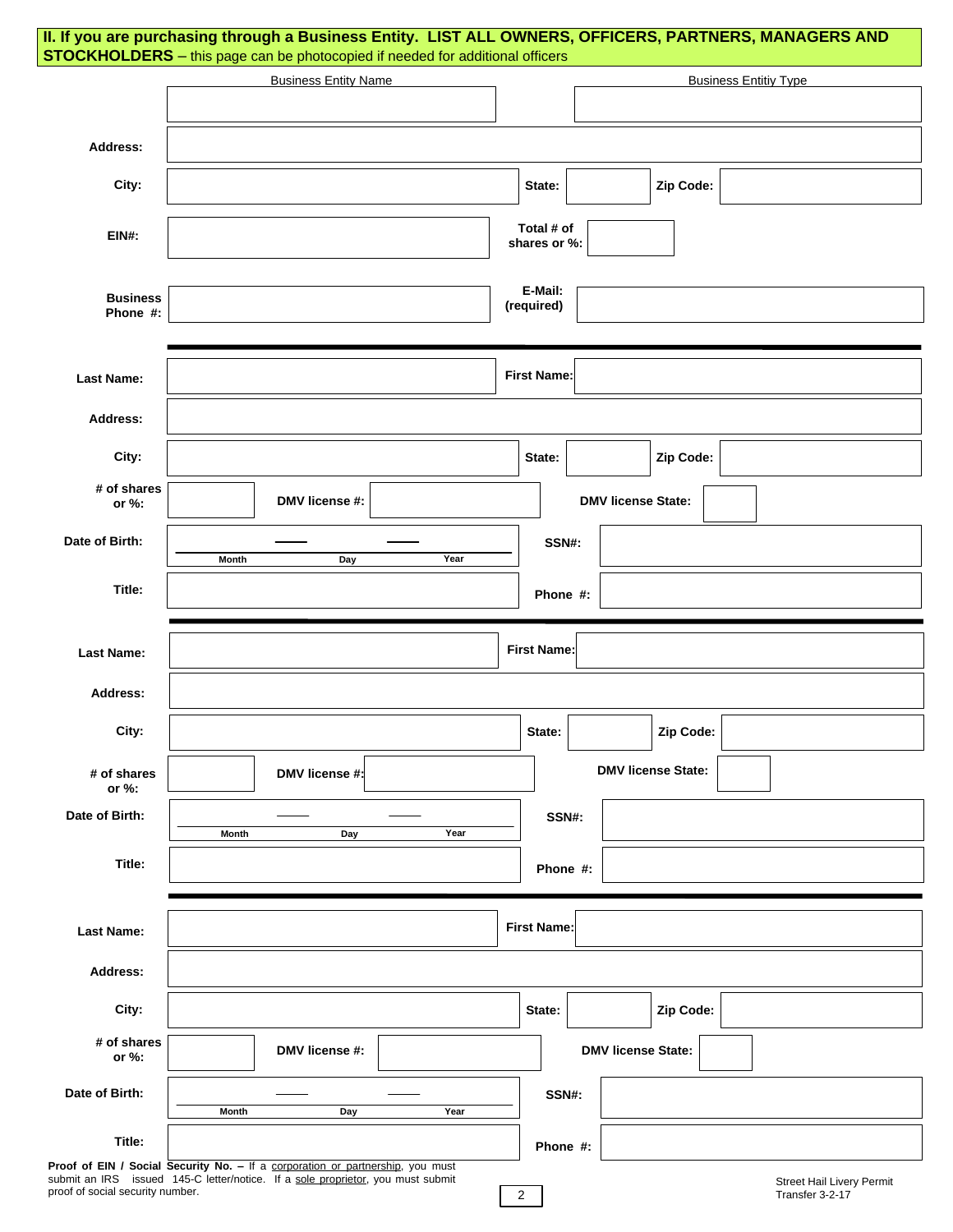YES NO

| III. BACKGROUND QUESTIONNAIRE |
|-------------------------------|
|-------------------------------|

PLEASE NOTE – ALL OFFICERS MUST FILL OUT THIS FORM.

If you have multiple officers, please photocopy this page and have each officer that has 10% or more shares fill this form out in full. All questionnaires must be COMPLETED & SUBMITTED with your application.

#### *Character/History of Principals*

**Have you ever:**

A) had any type of license suspended or revoked? YES | NO

B) had any TLC license with your name under any other individual, partners, corporations, officers, principle and/or stockholders?

If you answered "YES" to any of the preceding questions you must provide a signed statement (below or on a **separate document) giving pertinent information and documentation including but not limited to names, dates, license numbers, certificate of disposition etc.**

| <b>Vehicle Affiliation Questionnaire</b>                                                                         |            |           |  |
|------------------------------------------------------------------------------------------------------------------|------------|-----------|--|
| 1. Do you currently own a TLC licensed For-Hire vehicle (FHV) / car license?                                     | <b>YES</b> | ΝO        |  |
| 2. Do you intend to affiliate your own FHV to the SHL Permit you are purchasing today?                           | <b>YES</b> | NO        |  |
| 3. Is your FHV affiliated to the same SHL Endorsed Base as the Permit you are purchasing today?                  | YES        | <b>NO</b> |  |
| If you answered yes to all 3 questions above and you wish to affiliate your FHV to your SHL permit today, please |            |           |  |
| enter the FHV license number here:                                                                               |            |           |  |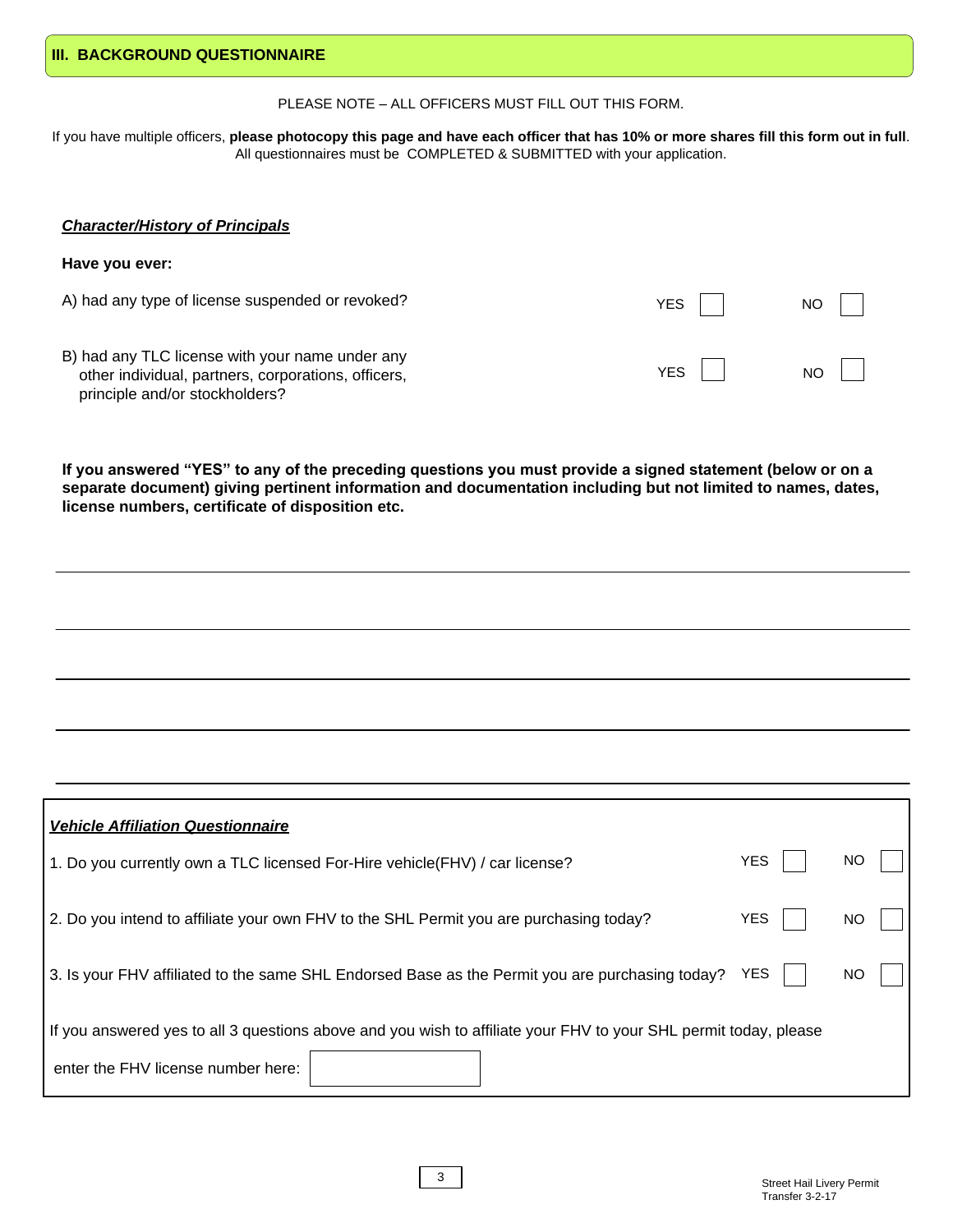# **AFFIRMATION OF STREET HAIL LIVERY PERMIT OWNER AFFIRMATION OF STREET HAIL LIVERY PERMIT OWNER**

, as (check one) | | Owner, | | Partner

*(the applicant)*

Officer or  $\int$  Stockholder of or Interest holder

*(Name of Business or Corporation (if applicable) LLC / CORP / PARTNERSHIP*

affirm that;

a. I understand I must comply with all rules and laws applicable to street hail liveries;

b. I understand that a Street Hail Livery permit will be revoked for non-use if:

*(Print Name)*

- (1) for 30 or more days, the Licensee fails to maintain a Base affiliation (as required by § 82-12(g) of Chapter 82);
- (2) for 60 or more days, the Licensee fails to maintain insurance coverage (as required by § 82-14 of Chapter 82);
- (3) for 60 or more days, the permit holder fails to comply with the inspection requirements (as required by § 82-30 of Chapter 82);
- c. there can only be one validly licensed vehicle attached to a Street Hail Livery Permit, as determined by the VIN and the Vehicle License number, at any time;
- d. upon surrender, revocation or non-renewal of Street Hail Livery Permit, the vehicle must be presented to the Commission's inspection facility for the removal of the license decal and meter whether or not continuing in service with another license.
- e. a licensee must ensure that when the licensee's Street Hail Livery is in operation for hire it is in use with a vehicle which has a valid license and is properly equipped as a Street Hail Livery vehicle;
- f. a licensee must ensure that the licensee's Street Hail Livery Permit is operated only while the NYS registration of the vehicle remains valid;
- g. a Street Hail Livery licensee must not operate or allow another person to operate the licensee's Street Hail Livery unless:
	- (1) It is affiliated with a validly licensed Street Hail Livery Base at all times;
	- (2) The Street Hail Livery is being dispatched from its affiliated Base, unless the Street Hail Livery is being dispatched for a Pre-Arranged Trip and the Base dispatching the Street Hail Livery informs the customer that the Street Hail Livery is from another Base;
- h. a Street Hail Livery licensee must ensure that the driver of the Street Hail Livery accepts passengers by hail from the street only in the hail zone;
- i. the vehicle associated with this permit will be operated only by drivers duly licensed by the TLC to operate vehicles of its type, any drivers operating this vehicle are designated as an agent for the applicant and service of any and all legal documents served to the agent is the same as against applicant. No Street Hail Livery may be operated for hire unless the driver has in his or her possession a valid driver's license that authorizes the driver to operate a Street Hail Livery;
- j. the fee paid with this application is not refundable and its payment does not guarantee the issuance of a TLC license or permit;
- k. the Vehicle, associated with this permit cannot be painted YELLOW or registered with the N.Y.S. Department of Motor Vehicle as YELLOW, the application to register the vehicle will be denied and the application fee forfeited;
- l. the applicant is responsible to inquire if no license or permit is received within thirty (30) days of the application, and that submission of the application does not mean that the transfer of license or permit is or will be approved;
- m. the applicant is responsible for any fines and penalties resulting from the operation of the pemit described in this application whether or not a license or permit is issued;
- n. falsification of any statement made herein is a crime punishable by a fine, and/or imprisonment, and/or denial of the license or permit, or if granted, revocation of same;
- o. applicant will maintain current contact information at all times with the TLC in accordance with TLC Rules and Regulations. This includes, but is not limited to current mailing address, e-mail address and phone number;
- p. the vehicle associated with this permit shall not be operated without insurance as required by the laws of New York State and New York City and the rules of the TLC applicable to that type of vehicle;
- q. I understand that a Wheelchair Accessible Street Hail Livery Permit can only be used with a properly licensed and equipped wheelchair accessible vehicle. No other vehicle can be attached to this permit and I can not change the permit type once it has been purchased.

"I hereby affirm, under penalty of law, that I have examined and reviewed the information in the submitted form(s) or application(s), including any supplemental form(s) and/ or document(s) and that these document(s) and or statement(s) do not contain any untrue statement(s) nor are they missing any material information and/ or fact(s). There has been no changes to the Business Entity structure since the last submission to the TLC if applicable. I also acknowledge and understand that any false statement(s) submitted is punishable under the law and may result in a denial of an application or the suspension or revocation of an existing license/permit."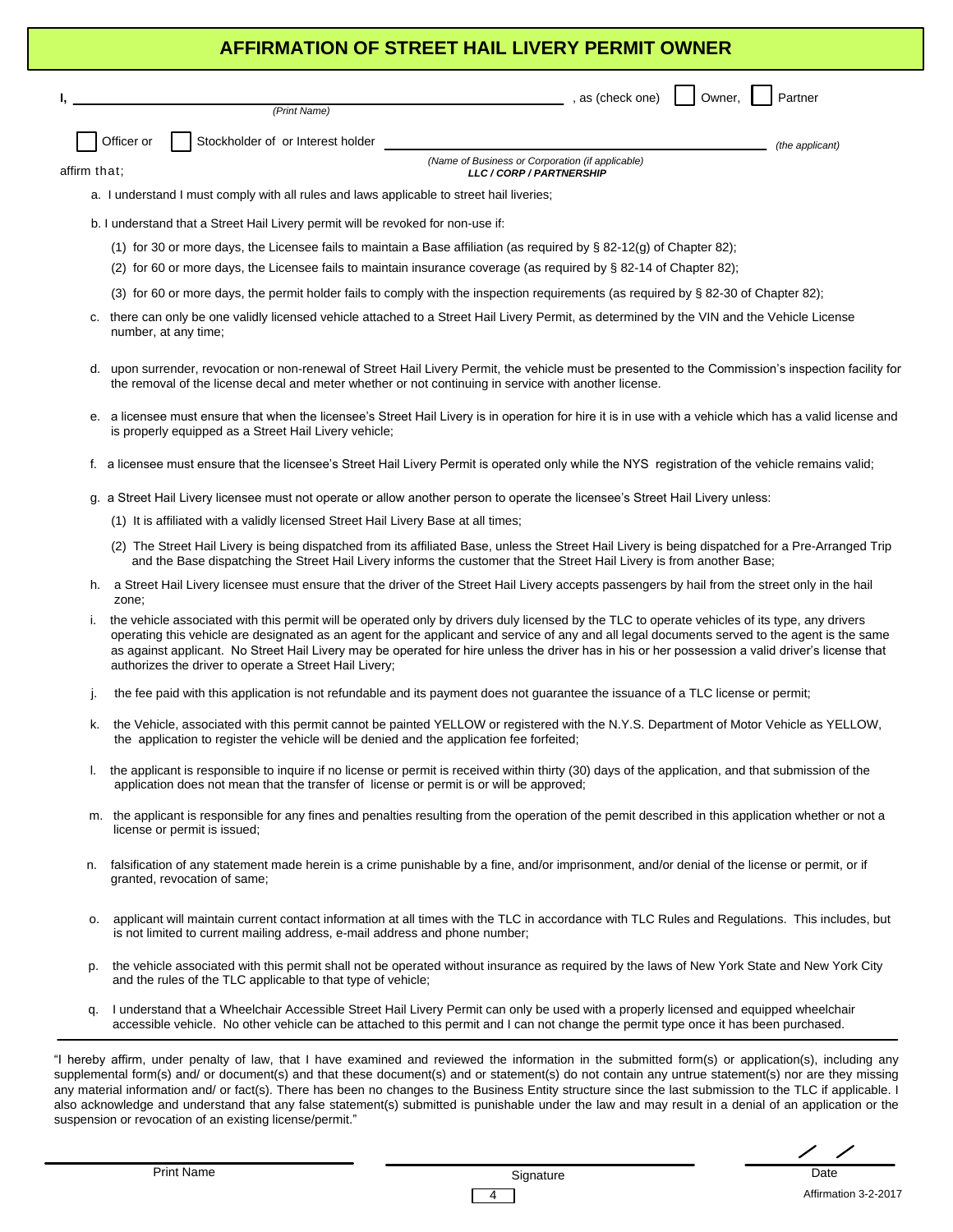

#### **AFFILIATION FORM TO ATTACH AN SHL PERMIT TO AN SHL BASE**

**Purpose of this form:** This form is to be used by the SHL endorsed base or SHL Permit holder to notify the TLC when an SHL Permit is being attached to the base.

Base Owner: In order to attach an SHL Permit, once granted, an appointment must be scheduled to attach the permit, please request an appointment at: www.nyc.gov/tlcappointment. On the day of the appointment, the Permit holder will need to bring the appointment form, a completed "Vehicle Application Form" (if the vehicle affiliation is being done on the same day) and *any other required documents.*

| <b>SHL Permit Holder Name</b>                                                                                |              |                   |                     |                                                                                                                                |
|--------------------------------------------------------------------------------------------------------------|--------------|-------------------|---------------------|--------------------------------------------------------------------------------------------------------------------------------|
| D/B/A                                                                                                        |              |                   |                     |                                                                                                                                |
| <b>Mailing Address</b>                                                                                       |              |                   |                     |                                                                                                                                |
| <b>City</b>                                                                                                  | <b>State</b> | Zip               | Telephone #         |                                                                                                                                |
| SS#<br><b>EIN</b><br>or                                                                                      |              |                   | 24 hr Tel. #        |                                                                                                                                |
| SHL Wheelchair Accessible Permit<br>Permit Type: (Please check one) SHL Non-Wheelchair Accessible Permit     |              |                   |                     |                                                                                                                                |
| <b>SHL Permit #</b>                                                                                          |              | Please check one: | Sole Proprietorship | Partnership   Corporation     LLC                                                                                              |
| This section must be signed and dated by the SHL Permit Holder.                                              |              |                   |                     |                                                                                                                                |
|                                                                                                              |              |                   |                     |                                                                                                                                |
| <b>Print Name</b><br><b>NEW BASE/AUTHORITY INFORMATION</b>                                                   |              |                   | Signature           | Date                                                                                                                           |
| <b>Base / Authority Name:</b>                                                                                |              |                   |                     |                                                                                                                                |
| <b>Base License #:</b>                                                                                       |              |                   |                     |                                                                                                                                |
| OLD BASE/AUTHORITY INFORMATION (complete this section if this is an application to Transfer to another Base) |              |                   |                     |                                                                                                                                |
| <b>Base / Authority Name:</b>                                                                                |              |                   |                     |                                                                                                                                |
| <b>Base License #:</b>                                                                                       |              |                   |                     |                                                                                                                                |
|                                                                                                              |              |                   |                     | Is the same vehicle attached today going to continue with the SHL Permit? If yes, vehicle must be affiliated to the same base. |

**Note:** Vehicle will not be inspected until it's attached to a SHL Base.

"I hereby affirm, under penalty of law, that I have examined and reviewed the information in the submitted form(s) or application(s), including any supplemental form(s) and/ or document(s) and that these document(s) and or statement(s) do not contain any untrue statement(s) nor are they missing any material information and/ or fact(s). There has been no changes to the Business Entity structure since the last submission to the TLC if applicable. I also acknowledge and understand that any false statement(s) submitted is punishable under the law and may result in a denial of an application or the suspension or revocation of an existing license/permit. I also attest that all my vehicles attached to my SHL Permit must be attached to the same SHL base."

5 5

#### *This section must be signed and dated by the Base Owner.*

Print Name **Signature Contact Accord Date** Contact Title Signature Signature Date Date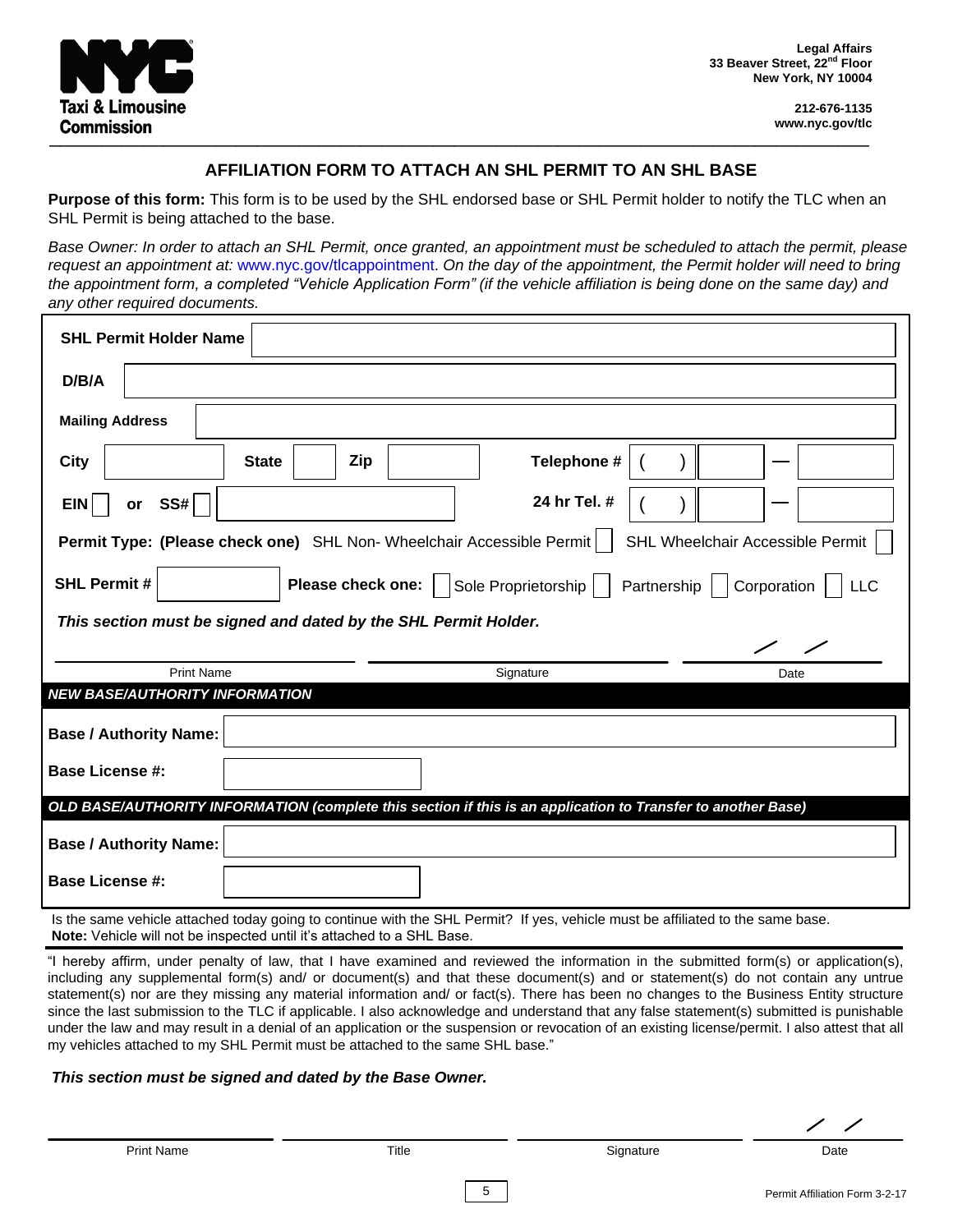# **Child Support Certification**

Certification pursuant to General Obligations Law Section 3-503(2)

| <b>Personal information</b> |                                                                                                                                                         |  |                                                                                                                                                                                                                                                                                                                                                                                                                                                                                |
|-----------------------------|---------------------------------------------------------------------------------------------------------------------------------------------------------|--|--------------------------------------------------------------------------------------------------------------------------------------------------------------------------------------------------------------------------------------------------------------------------------------------------------------------------------------------------------------------------------------------------------------------------------------------------------------------------------|
|                             |                                                                                                                                                         |  |                                                                                                                                                                                                                                                                                                                                                                                                                                                                                |
|                             |                                                                                                                                                         |  |                                                                                                                                                                                                                                                                                                                                                                                                                                                                                |
|                             |                                                                                                                                                         |  |                                                                                                                                                                                                                                                                                                                                                                                                                                                                                |
|                             |                                                                                                                                                         |  |                                                                                                                                                                                                                                                                                                                                                                                                                                                                                |
| <b>Employer information</b> |                                                                                                                                                         |  |                                                                                                                                                                                                                                                                                                                                                                                                                                                                                |
|                             |                                                                                                                                                         |  |                                                                                                                                                                                                                                                                                                                                                                                                                                                                                |
|                             |                                                                                                                                                         |  |                                                                                                                                                                                                                                                                                                                                                                                                                                                                                |
|                             |                                                                                                                                                         |  |                                                                                                                                                                                                                                                                                                                                                                                                                                                                                |
|                             | (Choose #1 or# 2, and put an "X" in the box in front of the applicable statement.)                                                                      |  |                                                                                                                                                                                                                                                                                                                                                                                                                                                                                |
| 1.                          | I am not under a court or administrative order to pay child support. OR                                                                                 |  |                                                                                                                                                                                                                                                                                                                                                                                                                                                                                |
| 2.<br>$\Box$                | I am under an obligation to pay child support.                                                                                                          |  |                                                                                                                                                                                                                                                                                                                                                                                                                                                                                |
|                             | My child support account number[s] (if applicable): ____________________________                                                                        |  |                                                                                                                                                                                                                                                                                                                                                                                                                                                                                |
|                             | (If you chose $#2$ , put an "X" in front of the applicable statement.)                                                                                  |  |                                                                                                                                                                                                                                                                                                                                                                                                                                                                                |
| $\Box$ a.                   | I do not owe arrears equal to 4 months or more of child support payments.                                                                               |  |                                                                                                                                                                                                                                                                                                                                                                                                                                                                                |
| $\Box$<br>b.                | I have arrears equal to 4 months or more of child support payments, and one of the following<br>statements applies to me (check the appropriate boxes): |  |                                                                                                                                                                                                                                                                                                                                                                                                                                                                                |
|                             | $\Box$<br>a plan agreed to by the parties.                                                                                                              |  | I am making payments by income execution or by court agreed payment/repayment plan or by                                                                                                                                                                                                                                                                                                                                                                                       |
|                             | My child support obligation is the subject of a pending court proceeding.<br>$\Box$                                                                     |  |                                                                                                                                                                                                                                                                                                                                                                                                                                                                                |
|                             | I am currently in receipt of Public Assistance or Supplemental Security Income.<br>П                                                                    |  |                                                                                                                                                                                                                                                                                                                                                                                                                                                                                |
|                             | My case number is:                                                                                                                                      |  |                                                                                                                                                                                                                                                                                                                                                                                                                                                                                |
|                             | c. I have arrears equal to 4 months or more of child support payments and none of the above<br>statements in "B" apply to me.                           |  |                                                                                                                                                                                                                                                                                                                                                                                                                                                                                |
|                             | is true and accurate to the best of my knowledge.                                                                                                       |  | I hereby do solemnly swear under oath and subject to penalty of perjury that the information provided by me in this certificate                                                                                                                                                                                                                                                                                                                                                |
| Signature                   | <u> Alexandria de la contrada de la contrada de la contrada de la contrada de la contrada de la contrada de la c</u>                                    |  |                                                                                                                                                                                                                                                                                                                                                                                                                                                                                |
|                             | and permits including, but not limited to, license issued pursuant to section 11-0713 of the Environmental Conservation Law.                            |  | The intentional submission of false written statements for the purpose of frustrating or defeating payment of support is punishable pursuant to Section<br>175.35 of the Penal Law. Persons who are four months or more in arrears in child support or who have failed to comply with a summons, subpoena or<br>warrant relating to a paternity or child support proceeding may be subject to suspension of their business, professional, drivers, and/or recreational license |

If you are experiencing difficulties obtaining a NYC license, permit, certificate or registration because of an outstanding child support problem, please come to OCSE's Customer Service Walk-In Center and you may receive assistance in resolving your problem:

> The New York City Office of Child Support Enforcement Customer Service Walk-In Center 151 West Broadway, 4th Floor, New York, NY 10013 (between Worth St. and Thomas St.) Monday – Friday 8 a.m. – 7 p.m.; Saturday 9 a.m. – 5 p.m.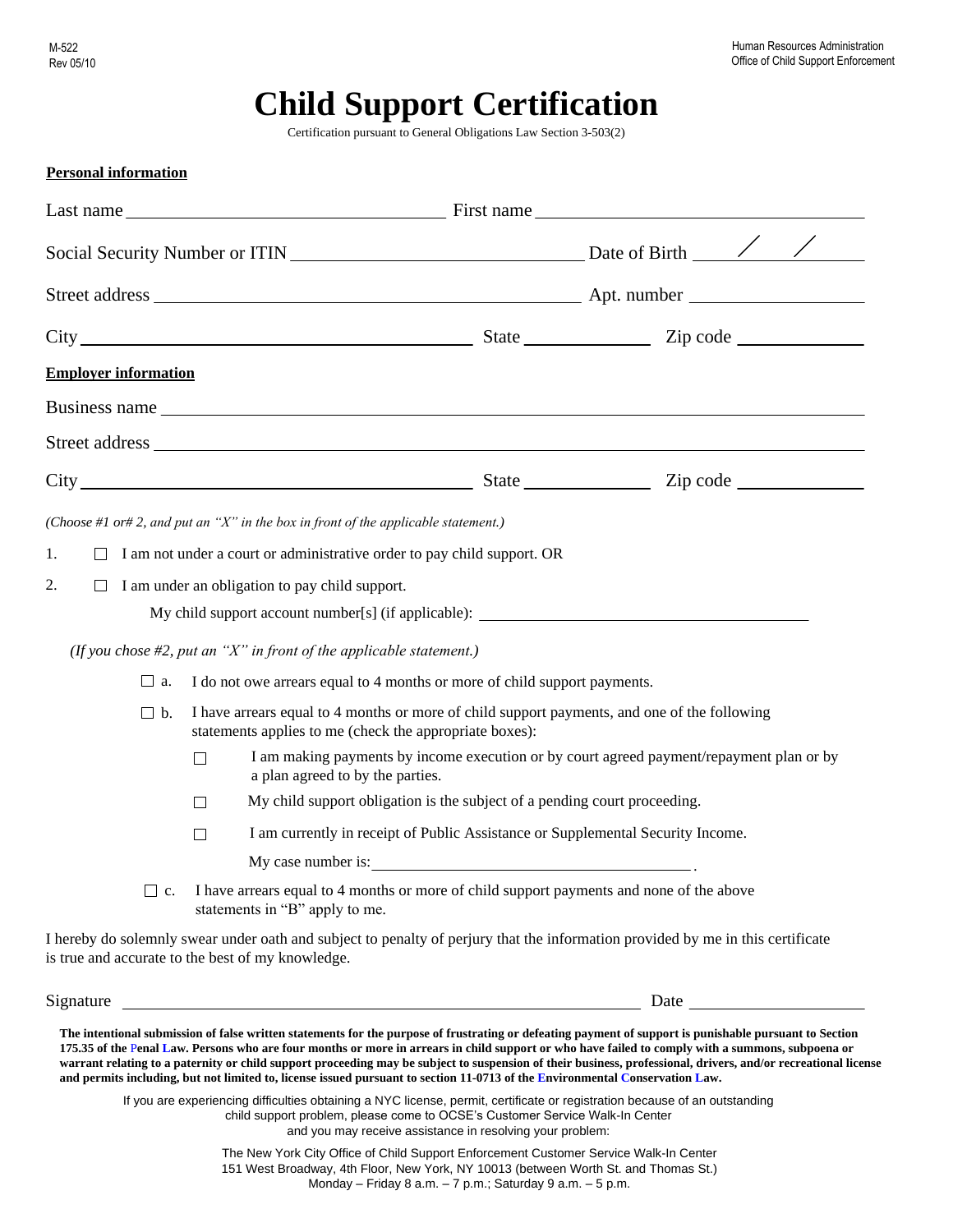| <b>CRIMINAL RECORD:</b> |                                                                         |                             |        |                    |
|-------------------------|-------------------------------------------------------------------------|-----------------------------|--------|--------------------|
|                         |                                                                         |                             |        |                    |
|                         | Has any person named in section I or II ever been convicted of a crime? |                             |        |                    |
|                         | Yes__No___ If "Yes" complete below. If none, write "NONE".              |                             |        |                    |
| <b>Name</b>             | <b>Date of Conviction</b>                                               | <b>Court &amp; Location</b> | Charge | <b>Disposition</b> |
|                         |                                                                         |                             |        |                    |
|                         |                                                                         |                             |        |                    |
|                         |                                                                         |                             |        |                    |
|                         |                                                                         |                             |        |                    |
|                         |                                                                         |                             |        |                    |

# VEHICLES TO BE LICENSED: (Submit copy of title or bill of sale & registration for each vehicle)

| Year | <b>Make</b> | <b>VIN</b>                                                                | Meter #                                                                                               | <b>Plate</b> $#$ |
|------|-------------|---------------------------------------------------------------------------|-------------------------------------------------------------------------------------------------------|------------------|
|      |             |                                                                           |                                                                                                       |                  |
|      |             |                                                                           |                                                                                                       |                  |
|      |             |                                                                           |                                                                                                       |                  |
|      |             |                                                                           | 1. Were the above listed vehicle(s) included in the purchase of the permit? Yes $\lceil$  No $\lceil$ |                  |
|      |             | 2. Were the above listed meter(s) included in the purchase of the permit? | Yes [ ] No [ ]                                                                                        |                  |

# **LIABILITY INSURANCE INFORMATION: (Submit Form FH-1)**

| Carrier: <b>William Carrier:</b> William Carrier: William Carrier: William Carrier: William Carrier: William Carrier: William Carrier: William Carrier: William Carrier: William Carrier: William Carrier: William Carrier: William |  |
|-------------------------------------------------------------------------------------------------------------------------------------------------------------------------------------------------------------------------------------|--|
|                                                                                                                                                                                                                                     |  |
|                                                                                                                                                                                                                                     |  |
|                                                                                                                                                                                                                                     |  |

# **WORKERS COMPENSATION INFORMATION:**

|  | Street Hail Livery Permit Transfer 3-2-17 |
|--|-------------------------------------------|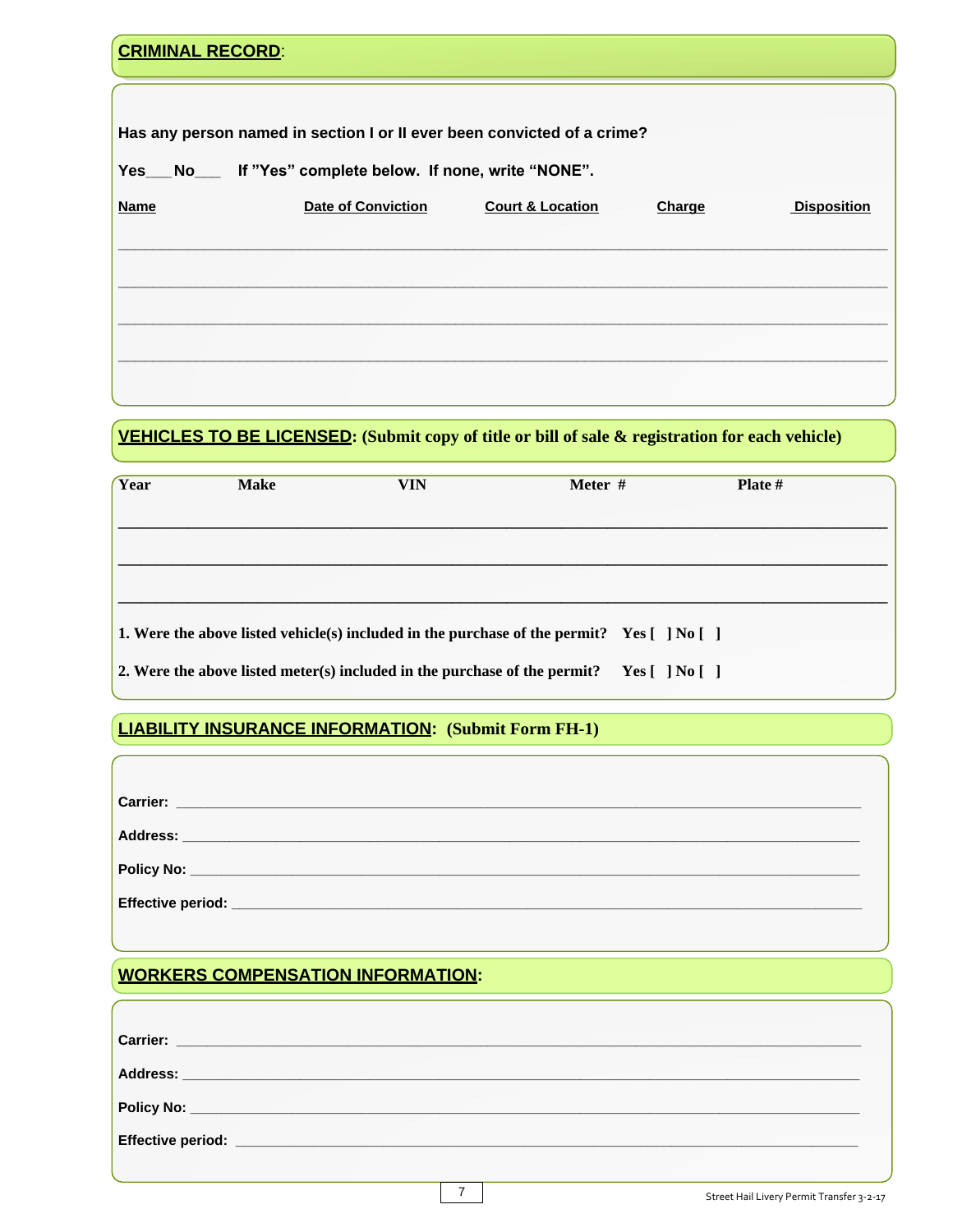| <b>OTHER TLC LICENSES:</b>                                                                                                                                                                                                            |                                                                            |  |  |  |
|---------------------------------------------------------------------------------------------------------------------------------------------------------------------------------------------------------------------------------------|----------------------------------------------------------------------------|--|--|--|
| Is any person named in section I or II presently an officer of a corporation or own an interest in any SHL entity?<br>Yes $[$ $]$ No $[$ $]$                                                                                          |                                                                            |  |  |  |
| If "Yes" complete information below (attach additional sheets if necessary).                                                                                                                                                          |                                                                            |  |  |  |
| No one person/entity may own or have a financial interest in more than (1) SHL permit (non-WAV).<br>Note:<br>However, a person/entity can own or have a financial interest in a maximum of 5 Wheelchair Accessible permits<br>(WAV)." |                                                                            |  |  |  |
| Name of Individual<br><b>License Number</b><br><b>Corporate Name</b>                                                                                                                                                                  | # of Shares or Interests % owned                                           |  |  |  |
|                                                                                                                                                                                                                                       |                                                                            |  |  |  |
| Has any person named in section I or II ever possessed a TLC driver's license? Yes [ ] No [ ]. If "Yes" complete<br>information below:                                                                                                |                                                                            |  |  |  |
|                                                                                                                                                                                                                                       | License No.: _________________________                                     |  |  |  |
|                                                                                                                                                                                                                                       |                                                                            |  |  |  |
|                                                                                                                                                                                                                                       |                                                                            |  |  |  |
| Has any such person's license ever been revoked? Yes [ ] No [ ]. If "Yes" provide license number and date of<br>license revocation.                                                                                                   |                                                                            |  |  |  |
| License Number: ________________________                                                                                                                                                                                              |                                                                            |  |  |  |
| License Number: ______________________                                                                                                                                                                                                |                                                                            |  |  |  |
| <b>BUYERS VERIFICATIONS:</b>                                                                                                                                                                                                          |                                                                            |  |  |  |
| <b>INDIVIDUAL OR PARTNERSHIP</b>                                                                                                                                                                                                      | <b>CORPORATE OR LLC</b>                                                    |  |  |  |
| (All partners must sign)                                                                                                                                                                                                              | (An authorized officer/manager must sign)                                  |  |  |  |
|                                                                                                                                                                                                                                       |                                                                            |  |  |  |
| being duly sworn, depose(s) and say(s):<br>That the partnership (he, she) has read the                                                                                                                                                | being duly sworn, deposes and says:                                        |  |  |  |
| foregoing application and that the facts                                                                                                                                                                                              |                                                                            |  |  |  |
| set forth herein are true and correct to<br>the best of the partnership's (his, her) knowledge                                                                                                                                        | corporation or LLC named in the<br>within application and is authorized    |  |  |  |
| and belief, acknowledges receipt of a copy of                                                                                                                                                                                         | to make such application on behalf                                         |  |  |  |
| the Owner's Rules and agrees to abide by the same.                                                                                                                                                                                    | of the corporation or LLC; that the<br>facts set forth herein are true and |  |  |  |
|                                                                                                                                                                                                                                       |                                                                            |  |  |  |
| Purchaser's Signature                                                                                                                                                                                                                 | correct to the best of his (her)<br>knowledge and belief; acknowledges     |  |  |  |
|                                                                                                                                                                                                                                       | receipt of a copy of the Owner's Rules                                     |  |  |  |
| Purchaser's Signature                                                                                                                                                                                                                 | and agrees to abide by the same.                                           |  |  |  |
|                                                                                                                                                                                                                                       | Signature                                                                  |  |  |  |
| Sworn to before me<br>this $\_\$ day of $\_\_\$ 20                                                                                                                                                                                    | Sworn to before me<br>this ___ day of ____ 20___                           |  |  |  |

NOTARY PUBLIC NOTARY PUBLIC

8

\_\_\_\_\_\_\_\_\_\_\_\_\_\_\_\_\_\_\_\_\_\_\_ \_\_\_\_\_\_\_\_\_\_\_\_\_\_\_\_\_\_\_\_\_\_\_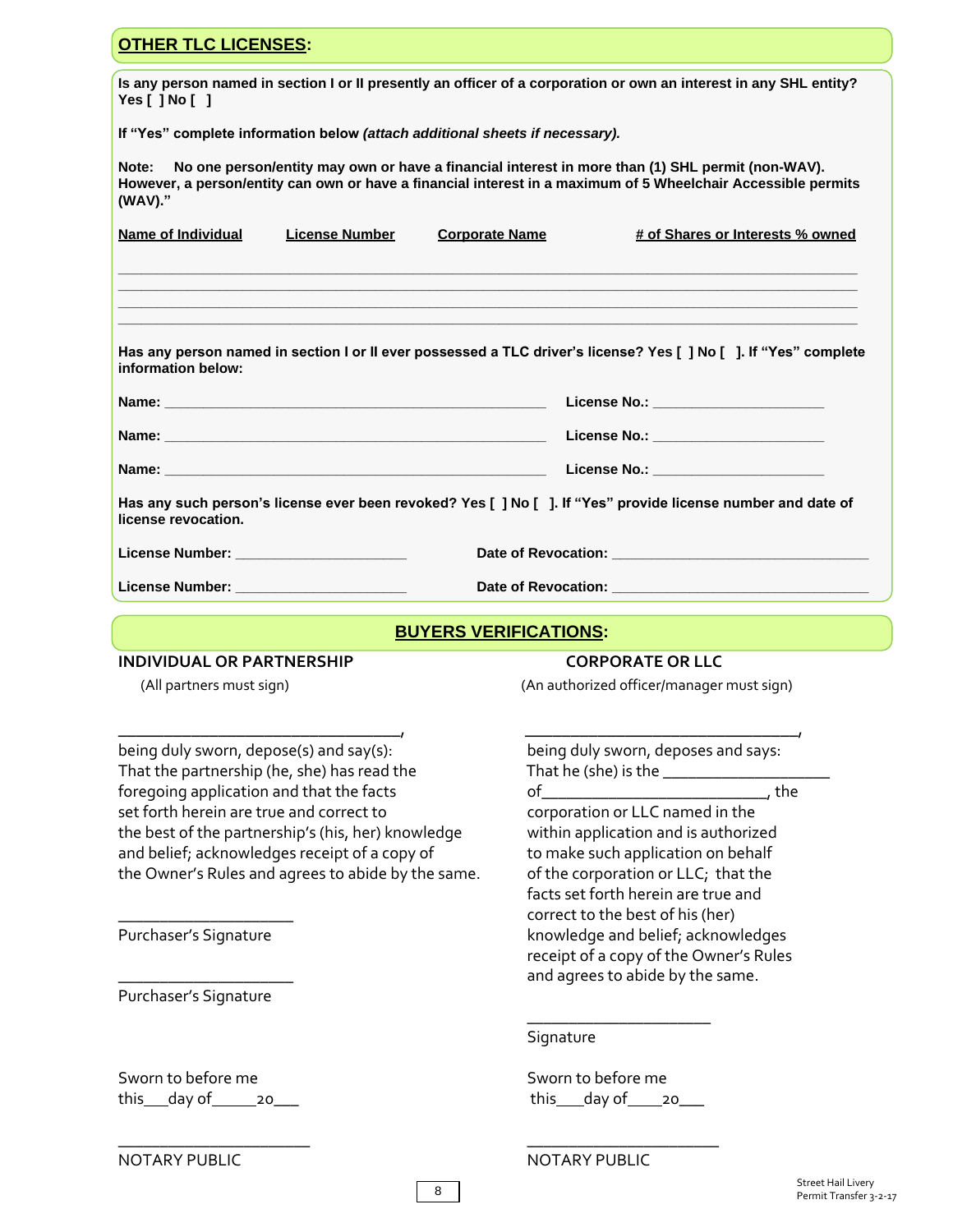#### **BUYER TAX CERTIFICATION ON STREET HAIL LIVERY**

Under penalty of perjury, \_\_\_\_\_\_\_\_\_\_\_\_\_\_\_\_\_\_\_\_\_\_\_\_\_\_\_\_\_\_\_\_\_\_\_\_\_\_\_\_\_\_\_\_\_\_\_\_\_\_\_\_\_\_\_\_\_\_\_\_\_\_\_\_\_\_\_\_\_

- 1. Buyer has paid any and all tax imposed on Buyer under Article 29-A of The New York State Tax Law.
- 2. Buyer is responsible for payment of any tax imposed or owing in respect of the SHL Permit referenced above under Article 29-A of The New York State Tax Law.

Date: Buyer Signature:

\_\_\_\_\_\_\_\_\_\_\_\_\_\_\_\_\_\_\_\_\_\_\_\_\_\_\_\_\_\_\_\_\_\_\_\_\_\_\_\_

\_\_\_\_\_\_\_\_\_\_\_\_\_\_\_\_\_\_\_\_\_\_\_\_\_\_\_\_\_\_\_\_\_\_\_\_\_\_\_\_

\_\_\_\_\_\_\_\_\_\_\_\_\_\_\_\_\_\_\_\_\_\_\_\_\_\_\_\_\_\_\_\_\_\_\_\_\_\_\_\_

\_\_\_\_\_\_\_\_\_\_\_\_\_\_\_\_\_\_\_\_\_\_\_\_\_\_\_\_\_\_\_\_\_\_\_\_\_\_\_\_

To be signed by: All individual buyers A Partner if a partnership buyer An authorized officer if a corporate buyer An authorized member if an LLC buyer.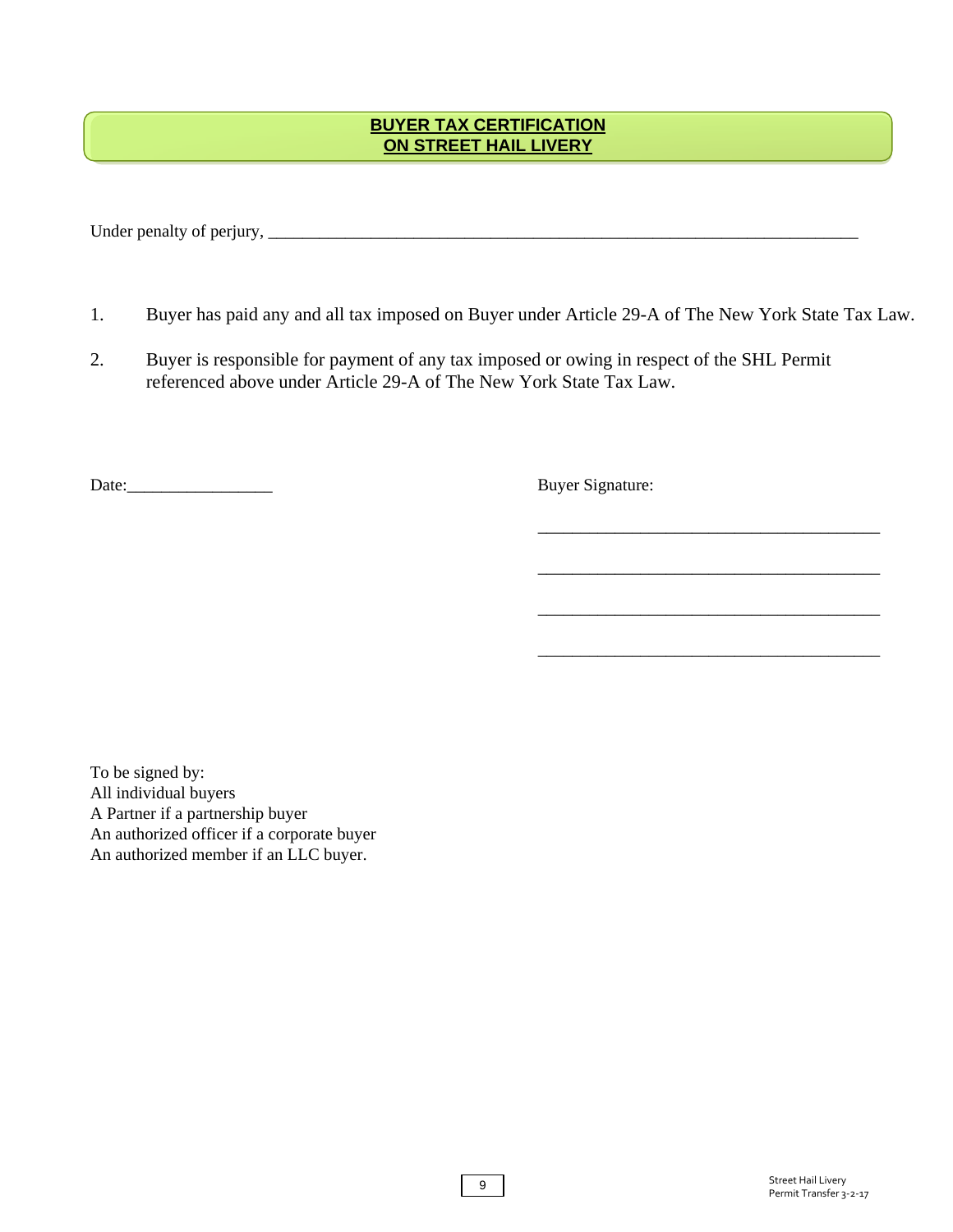## **SHL PERMIT NO. \_\_\_\_\_\_\_\_\_\_\_\_\_\_\_\_\_\_**

# **BUYER AFFIDAVIT OF NON-RELIANCE**

|    | <b>State of New York</b><br>$\lambda$<br>$)$ SS:                                                                                                                                                                                                                                                                                                |  |  |  |  |  |  |  |
|----|-------------------------------------------------------------------------------------------------------------------------------------------------------------------------------------------------------------------------------------------------------------------------------------------------------------------------------------------------|--|--|--|--|--|--|--|
|    | County of ________                                                                                                                                                                                                                                                                                                                              |  |  |  |  |  |  |  |
|    | _, an officer / member / manager / partner / owner<br>(circle one)<br>(Name)                                                                                                                                                                                                                                                                    |  |  |  |  |  |  |  |
|    | or other authorized representative of                                                                                                                                                                                                                                                                                                           |  |  |  |  |  |  |  |
|    | (name of entity, if any)                                                                                                                                                                                                                                                                                                                        |  |  |  |  |  |  |  |
|    | (the "Purchaser") which is purchasing or otherwise receiving an interest in the above-referenced Street Hail<br>Livery Permits(s) (individually, and collectively, if more than one, the "Permits") deposes and says under penalty<br>of perjury:                                                                                               |  |  |  |  |  |  |  |
|    |                                                                                                                                                                                                                                                                                                                                                 |  |  |  |  |  |  |  |
| 1. | The Purchaser has been advised by the New York City Taxi & Limousine Commission (the "TLC") that the<br>TLC makes no representation as to the existence, validity or payment of any liens or encumbrances which<br>might be outstanding against the Permit.                                                                                     |  |  |  |  |  |  |  |
| 2. | The Purchaser acknowledges that to the extent there is any lien, claim or open issue regarding the Permit, the<br>seller and Purchaser remain responsible and liable to perform their obligations.                                                                                                                                              |  |  |  |  |  |  |  |
| 3. | The Purchaser also acknowledges and understands that Purchaser's interest in the Permit may be subject to<br>any existing security interests and that the Purchaser has made appropriate title searches and has discovered<br>no liens or encumbrances which cannot be satisfied upon purchase.                                                 |  |  |  |  |  |  |  |
| 4. | The Purchaser has not relied on any statement or representation of the TLC in connection with the purchase<br>of the Permit, including, but not limited to, regarding the value of Street Hail Livery Permits and has not<br>relied on the actions or determinations of the TLC in respect of the Permit.                                       |  |  |  |  |  |  |  |
| 5. | The Purchase acknowledges and understands that the use and transferability of the Permit and the operation<br>of a street hail livery pursuant to the license represented by the Permit are subject to and conditioned upon<br>compliance with requirements of the rules of the TLC and applicable law, as may be amended from time to<br>time. |  |  |  |  |  |  |  |
| 6. | The Purchaser agrees to hold the TLC harmless from any claims arising out of the ownership of, or operation<br>of, the Permit, including, but not limited to, the costs and expenses of litigation.                                                                                                                                             |  |  |  |  |  |  |  |
|    |                                                                                                                                                                                                                                                                                                                                                 |  |  |  |  |  |  |  |
|    |                                                                                                                                                                                                                                                                                                                                                 |  |  |  |  |  |  |  |
|    |                                                                                                                                                                                                                                                                                                                                                 |  |  |  |  |  |  |  |
|    | <b>Signature</b>                                                                                                                                                                                                                                                                                                                                |  |  |  |  |  |  |  |
|    |                                                                                                                                                                                                                                                                                                                                                 |  |  |  |  |  |  |  |
|    | <b>Notary Public</b>                                                                                                                                                                                                                                                                                                                            |  |  |  |  |  |  |  |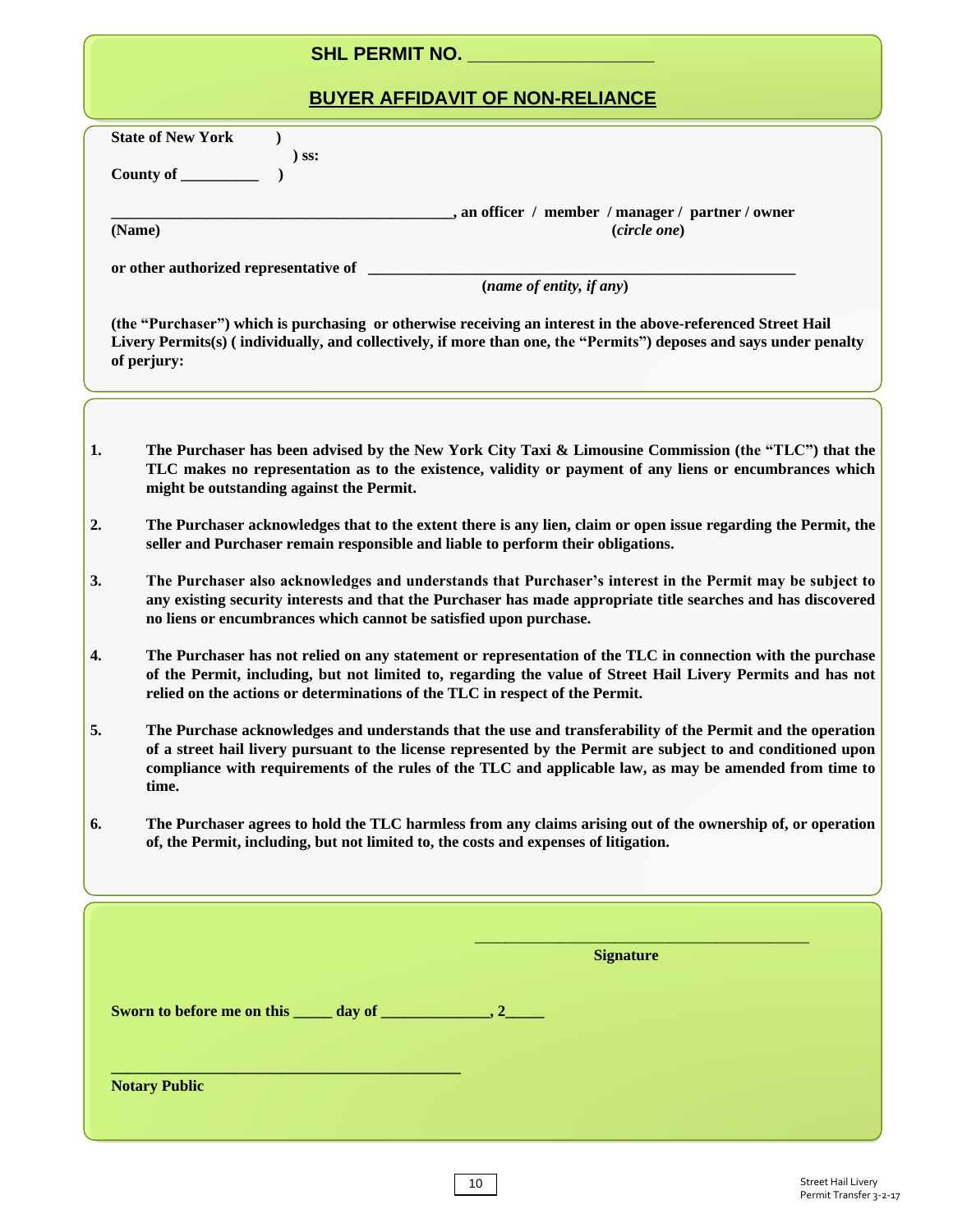#### **TO BE COMPLETED BY CORPORATE SELLER CORPORATE RESOLUTION AUTHORIZING SHL LICENSE TRANSFER BY CORPORATE SELLER**

|               | Pursuant to a Notice of a Special Meeting mailed on <b>Example 2</b> to all of the contract to a Notice of a Special Meeting mailed on<br>stockholders of the Seller Corporation, whose names and address are listed below: |               |  |  |  |
|---------------|-----------------------------------------------------------------------------------------------------------------------------------------------------------------------------------------------------------------------------|---------------|--|--|--|
|               |                                                                                                                                                                                                                             | Name          |  |  |  |
|               |                                                                                                                                                                                                                             |               |  |  |  |
| No. of Shares | No. of Shares                                                                                                                                                                                                               | No. of Shares |  |  |  |
|               | % of Interest                                                                                                                                                                                                               | % of Interest |  |  |  |
|               |                                                                                                                                                                                                                             |               |  |  |  |

A meeting was held on the date first mentioned above for the purpose of authorizing the sale of Street Hail Livery permit and meter owned by the corporation to

The stockholders listed below were present at the meeting held on the above date:

| $\blacksquare$ Name   | Name          |               |
|-----------------------|---------------|---------------|
|                       |               |               |
|                       |               |               |
| No. of Shares         | No. of Shares | No. of Shares |
| % of Interest _______ | % of Interest | % of Interest |

and voted upon the corporate sale resolution. Two-thirds (2/3) of the shareholders entitled to vote on the matter voted in favor of the medallion transfer. RESOLVED, that the corporation sell and transfer the SHL permit and meter(s) listed below to and that a Bill of Sale duly executed by the President and Secretary be

| delivered to the buyer listed above and that a copy of this resolution be entered into the record. |                |             |             |                             | and that a $D_{III}$ of bare dary executed by the Freshdent and beereus $\gamma$ be |
|----------------------------------------------------------------------------------------------------|----------------|-------------|-------------|-----------------------------|-------------------------------------------------------------------------------------|
| <b>SHL PERMIT NO.</b>                                                                              | <b>VEHICLE</b> | <b>YEAR</b> | <b>MAKE</b> | <b>VIN</b><br>If applicable | <b>METER NO.</b>                                                                    |
|                                                                                                    |                |             |             |                             |                                                                                     |
|                                                                                                    |                |             |             |                             |                                                                                     |
|                                                                                                    |                |             |             |                             |                                                                                     |

#### **CORPORATE SEAL**

**\_\_\_\_\_\_\_\_\_\_\_\_\_\_\_\_\_\_\_\_\_\_\_\_\_\_\_\_\_\_\_\_\_\_\_\_\_\_\_\_\_\_\_\_\_**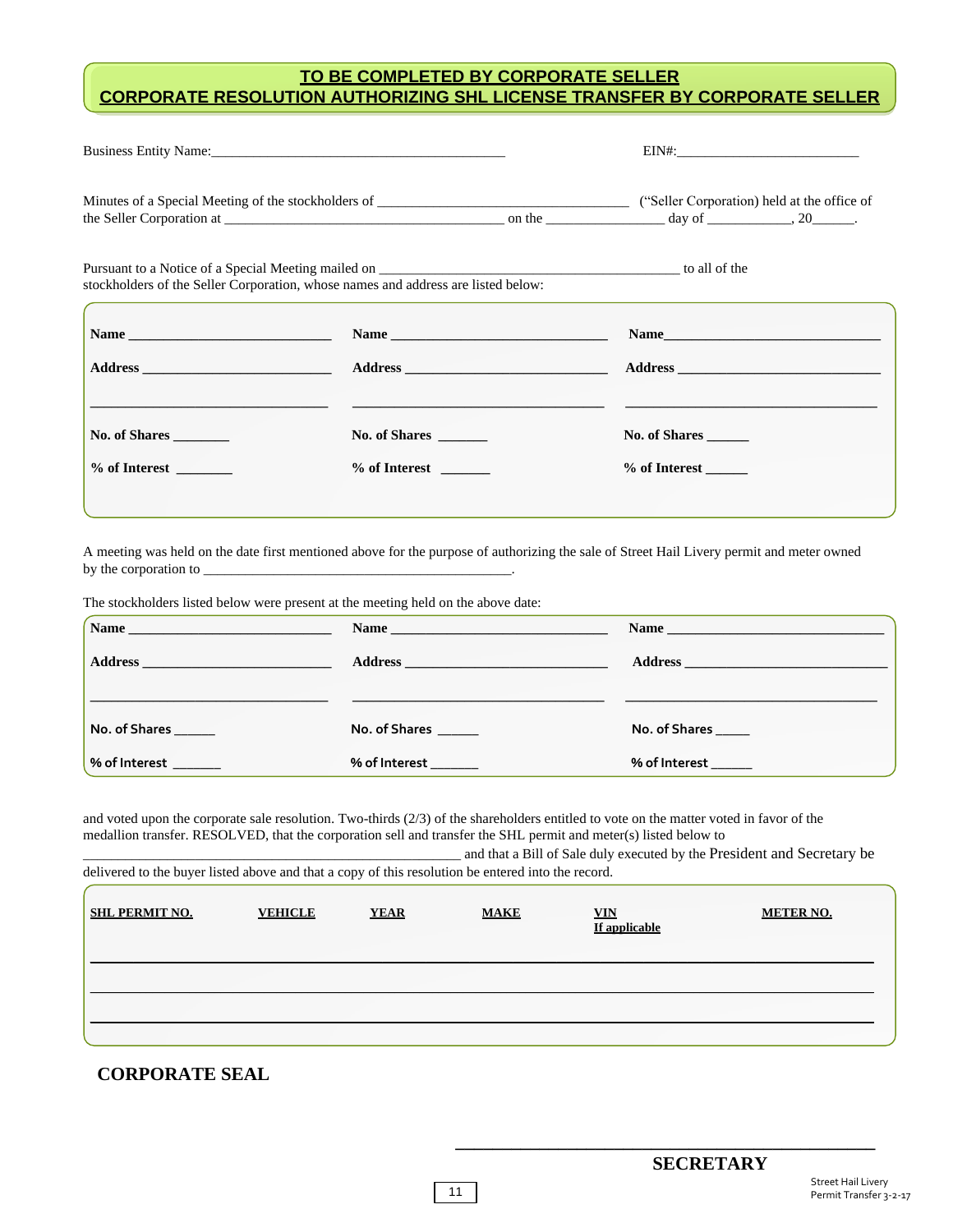#### **SELLER INFORMATION:**

|                                                   | Seller #1 Phone Number: _______________________________Seller #1 SSN: ______________________________          |
|---------------------------------------------------|---------------------------------------------------------------------------------------------------------------|
|                                                   | No. of Shares Sold By Seller #1: ________________ Shares Owned After The Transfer By Seller #1: _____________ |
|                                                   | % of Interest Sold By Seller #1: _____________ % of Interest After The Transfer By Seller #1: ___________     |
| Email: <u>Alexander School (Alexander School)</u> |                                                                                                               |
|                                                   | <b>Seller's Signature</b>                                                                                     |
|                                                   |                                                                                                               |
|                                                   |                                                                                                               |
|                                                   |                                                                                                               |
|                                                   | No. of Shares Sold By Seller #1: _______________ Shares Owned After The Transfer By Seller #1: ___________    |
|                                                   | % of Interest Sold By Seller #1: _____________ % of Interest After The Transfer By Seller #1: ___________     |
|                                                   |                                                                                                               |
|                                                   |                                                                                                               |
|                                                   |                                                                                                               |
|                                                   | Seller's Signature                                                                                            |
|                                                   |                                                                                                               |
|                                                   |                                                                                                               |
|                                                   | (Name of individual submitting the application)                                                               |
|                                                   |                                                                                                               |
| Broker, if any:                                   | (Name of Broker(s) submitting the application)                                                                |
|                                                   |                                                                                                               |

**(Phone number)**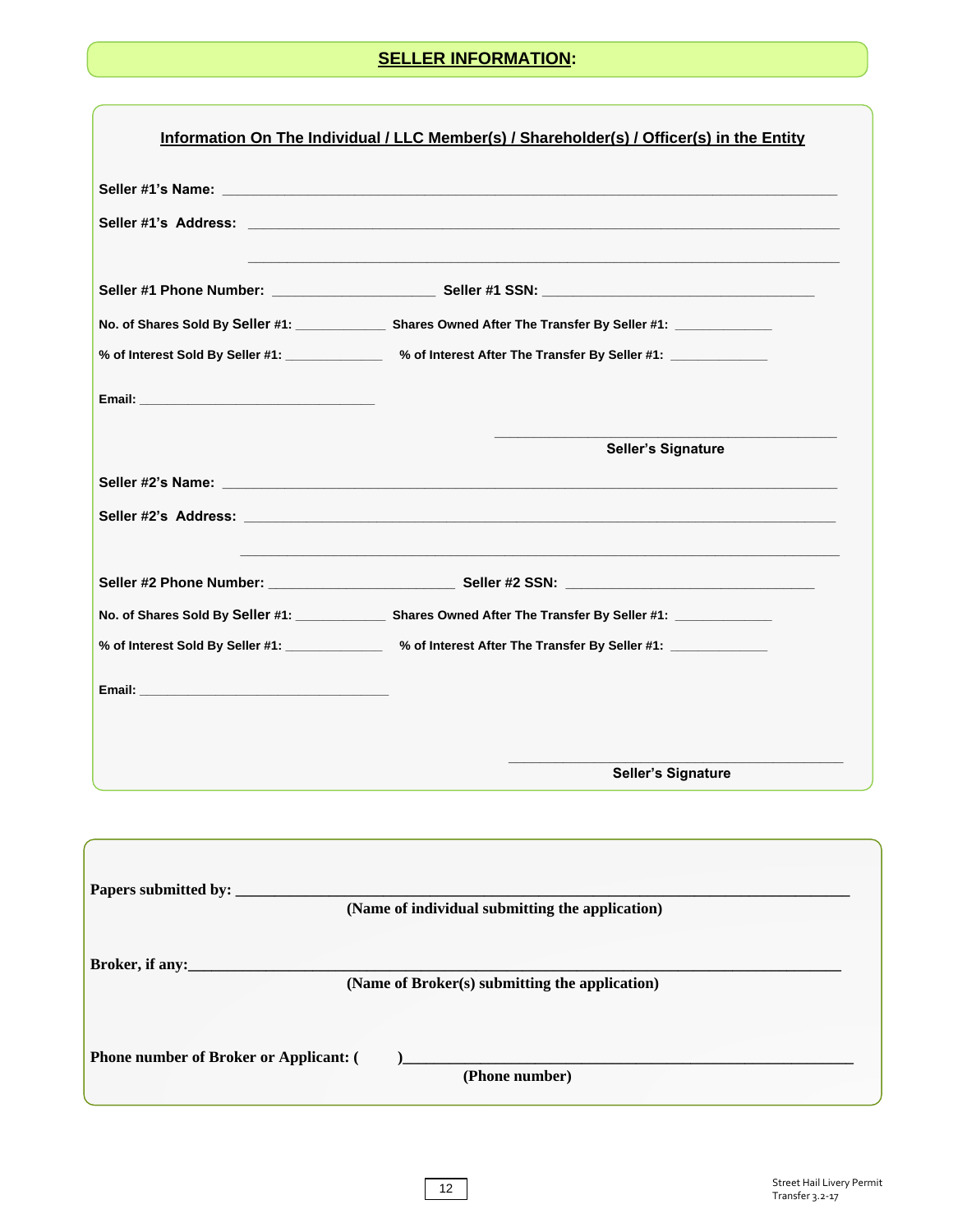|                        |                                                                                                                                                                                                                                                                                                                                                                                                                                                                                   |             |                   | TO BE COMPLETED BY ALL SELLERS - TLC LICENSE                                                                                                | (i.e., shareholder(s) of selling corporation, individual seller(s), partners of selling partnership, member(s) of selling LLC)                                                                                                                                                                                                                                                                                       |
|------------------------|-----------------------------------------------------------------------------------------------------------------------------------------------------------------------------------------------------------------------------------------------------------------------------------------------------------------------------------------------------------------------------------------------------------------------------------------------------------------------------------|-------------|-------------------|---------------------------------------------------------------------------------------------------------------------------------------------|----------------------------------------------------------------------------------------------------------------------------------------------------------------------------------------------------------------------------------------------------------------------------------------------------------------------------------------------------------------------------------------------------------------------|
|                        |                                                                                                                                                                                                                                                                                                                                                                                                                                                                                   |             |                   |                                                                                                                                             |                                                                                                                                                                                                                                                                                                                                                                                                                      |
|                        |                                                                                                                                                                                                                                                                                                                                                                                                                                                                                   |             |                   | TO BE COMPLETED BY ALL SELLERS - (Submit copy of title or bill of sale & registration for each vehicle)                                     |                                                                                                                                                                                                                                                                                                                                                                                                                      |
|                        |                                                                                                                                                                                                                                                                                                                                                                                                                                                                                   |             |                   | BY THESE PRESENTS, the undersigned, in consideration of \$                                                                                  |                                                                                                                                                                                                                                                                                                                                                                                                                      |
|                        |                                                                                                                                                                                                                                                                                                                                                                                                                                                                                   |             |                   |                                                                                                                                             |                                                                                                                                                                                                                                                                                                                                                                                                                      |
| PERMIT NO.             | <b>VEHICLE</b>                                                                                                                                                                                                                                                                                                                                                                                                                                                                    | <b>YEAR</b> | <b>MAKE</b>       | VIN<br><b>If applicable</b>                                                                                                                 | <b>METER NO.</b>                                                                                                                                                                                                                                                                                                                                                                                                     |
|                        | <b>SELLER NO. 1</b>                                                                                                                                                                                                                                                                                                                                                                                                                                                               |             |                   |                                                                                                                                             | <b>SELLER NO. 2</b>                                                                                                                                                                                                                                                                                                                                                                                                  |
|                        |                                                                                                                                                                                                                                                                                                                                                                                                                                                                                   |             |                   |                                                                                                                                             |                                                                                                                                                                                                                                                                                                                                                                                                                      |
|                        |                                                                                                                                                                                                                                                                                                                                                                                                                                                                                   |             |                   |                                                                                                                                             |                                                                                                                                                                                                                                                                                                                                                                                                                      |
|                        |                                                                                                                                                                                                                                                                                                                                                                                                                                                                                   |             |                   |                                                                                                                                             |                                                                                                                                                                                                                                                                                                                                                                                                                      |
|                        |                                                                                                                                                                                                                                                                                                                                                                                                                                                                                   |             |                   |                                                                                                                                             |                                                                                                                                                                                                                                                                                                                                                                                                                      |
|                        |                                                                                                                                                                                                                                                                                                                                                                                                                                                                                   |             |                   | TO BE COMPLETED BY ALL SELLERS - SELLER VERIFICATIONS                                                                                       |                                                                                                                                                                                                                                                                                                                                                                                                                      |
|                        | <b>INDIVIDUAL OR PARTNERSHIP OR LLC</b><br><b>VERIFICATION</b>                                                                                                                                                                                                                                                                                                                                                                                                                    |             |                   | <b>CORPORATE VERIFICATION</b>                                                                                                               |                                                                                                                                                                                                                                                                                                                                                                                                                      |
| me personally appeared | On the <u>same day of successive and a set of</u> and a set of the set of the set of the set of the set of the set of the set of the set of the set of the set of the set of the set of the set of the set of the set of the set of<br>me to be the individual(s) described in and who executed the<br>foregoing instrument and duly acknowledged that he/she/it<br>executed same; and having been duly sworn, did swear that the<br>facts set forth herein are true and correct. | known to    | true and correct. | me personally appeared<br>me to be the President and Secretary of the corporation<br>corporation and that such individual is executing this | known to<br>described in and who executed the foregoing instrument; that<br>such individual knows the seal of said corporation; that the<br>seal affixed hereto is such corporate seal; that the seal affixed<br>hereto was affixed by order of the Board of Directors of said<br>instrument in a representative capacity pursuant to an order of<br>the Board of Directors; and that the facts set forth herein are |
| Notary Public          |                                                                                                                                                                                                                                                                                                                                                                                                                                                                                   |             | Notary Public     |                                                                                                                                             |                                                                                                                                                                                                                                                                                                                                                                                                                      |
|                        |                                                                                                                                                                                                                                                                                                                                                                                                                                                                                   |             | 13                |                                                                                                                                             | <b>Street Hail Livery Permit</b><br>Transfer 3.2-17                                                                                                                                                                                                                                                                                                                                                                  |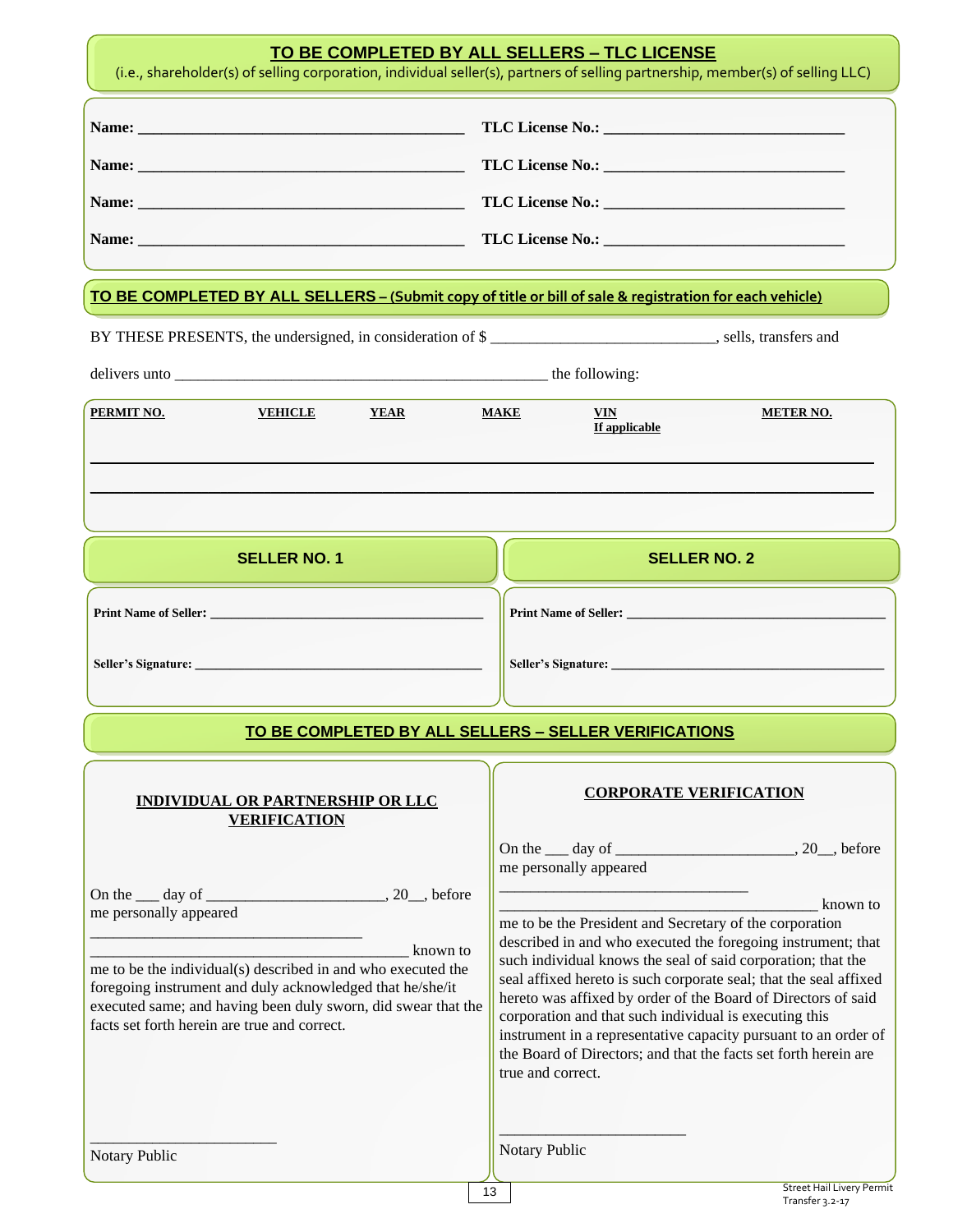#### **TO BE COMPLETED AT CLOSING: TO BE SIGNED BY SELLER(S) IN PRESENCE OF CLOSING EXAMINER**

#### **Seller(s) affirm(s) the aforementioned sale.**

| <b>Print Name of Seller:</b> The second service of $\mathcal{L}$                                                                                                                                                                   | <b>Print Name of Seller:</b> The second service of $\mathcal{S}$ and $\mathcal{S}$ and $\mathcal{S}$ are set of $\mathcal{S}$ and $\mathcal{S}$ are set of $\mathcal{S}$ and $\mathcal{S}$ are set of $\mathcal{S}$ and $\mathcal{S}$ are set of $\mathcal{S}$ and $\mathcal{S}$ are set o |
|------------------------------------------------------------------------------------------------------------------------------------------------------------------------------------------------------------------------------------|--------------------------------------------------------------------------------------------------------------------------------------------------------------------------------------------------------------------------------------------------------------------------------------------|
| <b>Signature of Authorized</b>                                                                                                                                                                                                     | <b>Signature of Authorized</b>                                                                                                                                                                                                                                                             |
| <b>Representative of Seller:</b> New York 1989 and 1989 and 1989 and 1989 and 1989 and 1989 and 1989 and 1989 and 1989 and 1989 and 1989 and 1989 and 1989 and 1989 and 1989 and 1989 and 1989 and 1989 and 1989 and 1989 and 1989 |                                                                                                                                                                                                                                                                                            |
| <b>Print Name and Title of</b>                                                                                                                                                                                                     | <b>Print Name and Title of</b>                                                                                                                                                                                                                                                             |
| <b>Authorized Representative</b><br>Of Seller:                                                                                                                                                                                     | <b>Authorized Representative</b><br>Of Seller:                                                                                                                                                                                                                                             |
|                                                                                                                                                                                                                                    | Date:                                                                                                                                                                                                                                                                                      |
|                                                                                                                                                                                                                                    |                                                                                                                                                                                                                                                                                            |
|                                                                                                                                                                                                                                    |                                                                                                                                                                                                                                                                                            |
|                                                                                                                                                                                                                                    | $\sim$                                                                                                                                                                                                                                                                                     |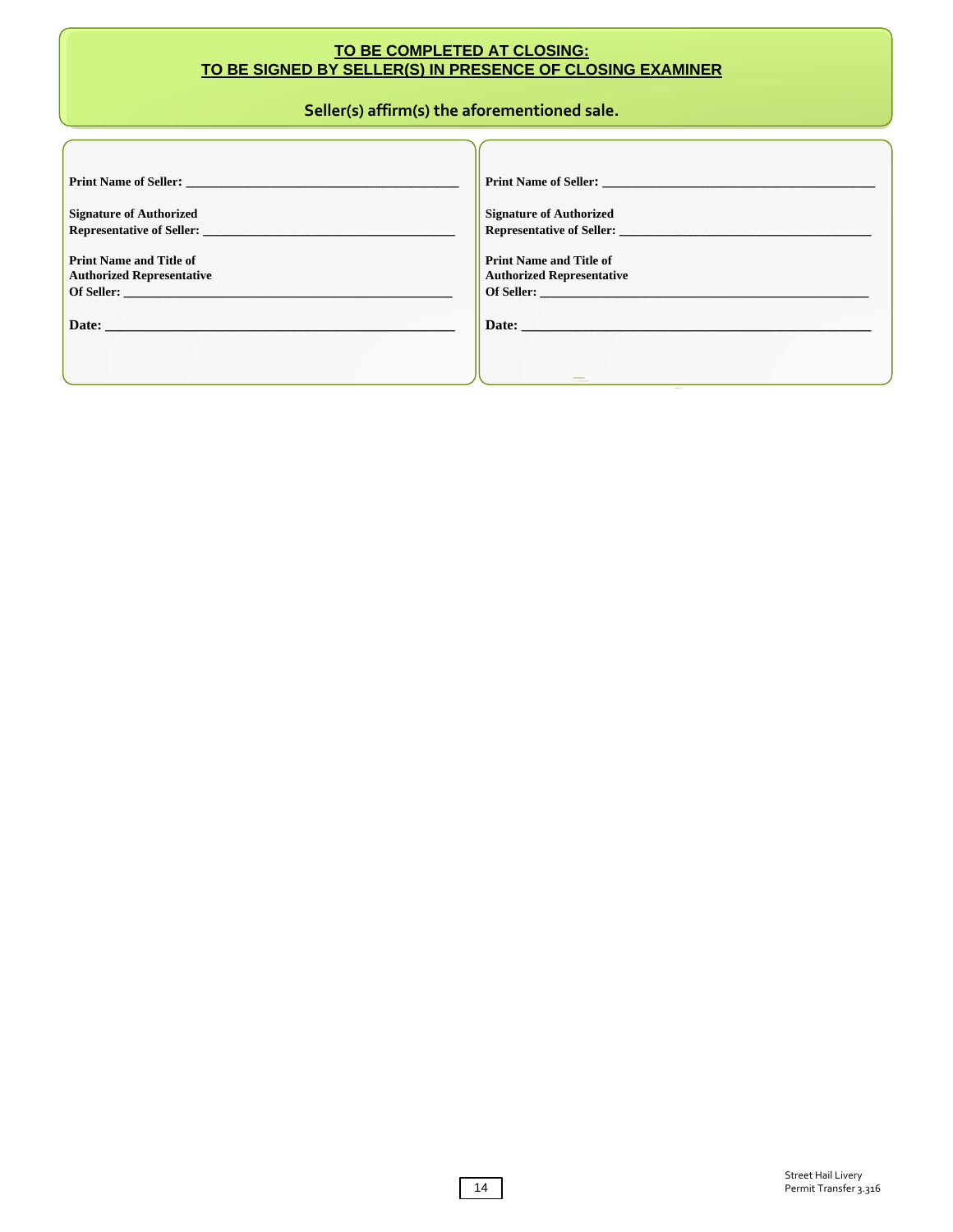## **NOTICE OF STREET HAIL LIVERY (SHL) TRANSFER SELLER/TRANSFEROR**

DATE: \_\_\_\_\_\_\_\_\_\_\_\_\_\_\_\_\_\_\_\_\_\_\_\_\_\_\_\_\_\_\_\_\_\_ SHL Permit # \_\_\_\_\_\_\_\_\_\_\_\_\_\_\_\_\_\_\_\_\_\_\_

TO:

[Name and Address of Livery Technology Service Provider ("LPEP" Provider)]

FROM:

#### [Name and Address of Street Hail Livery owner (Owner), or owner of an interest in the SHL permit]

Pursuant to Rule 82-44(b)(4)(i) and (ii) of the Rules of the New York City Taxi and Limousine Commission, the Owner hereby gives notice to the LPEP Provider of the following regarding the livery technology system "LPEP" currently installed in the for-hire vehicle affiliated with the SHL permit:

1. Owner (or an individual that owns an interest in the SHL permit) plans to transfer an interest in the SHL permit. This transfer will not occur until at least 30 days after the date of this form UNLESS the Owner receives the acknowledgment from the LPEP Provider [see page 2] AND provides that form to the TLC.

| 2. Owner intends to (choose one) |   |                                                                                                              |
|----------------------------------|---|--------------------------------------------------------------------------------------------------------------|
|                                  |   | Cancel the contract with LPEP Vendor (any contract cancellation penalties apply)                             |
|                                  |   | Assign the interest in the contract with the LPEP Vendor to the transferee of<br>Owner's interest in the SHL |
| 3. Owner intends to (choose one) |   |                                                                                                              |
|                                  |   | Return the LPEP equipment to the LPEP Vendor                                                                 |
|                                  | П | Transfer the LPEP to the transferee of Owner's interest in the SHL                                           |
|                                  | ப | Retain the LPEP equipment (available only to Owners who own their LPEP<br>equipment)                         |
| Name of Owner:                   |   |                                                                                                              |

Signature: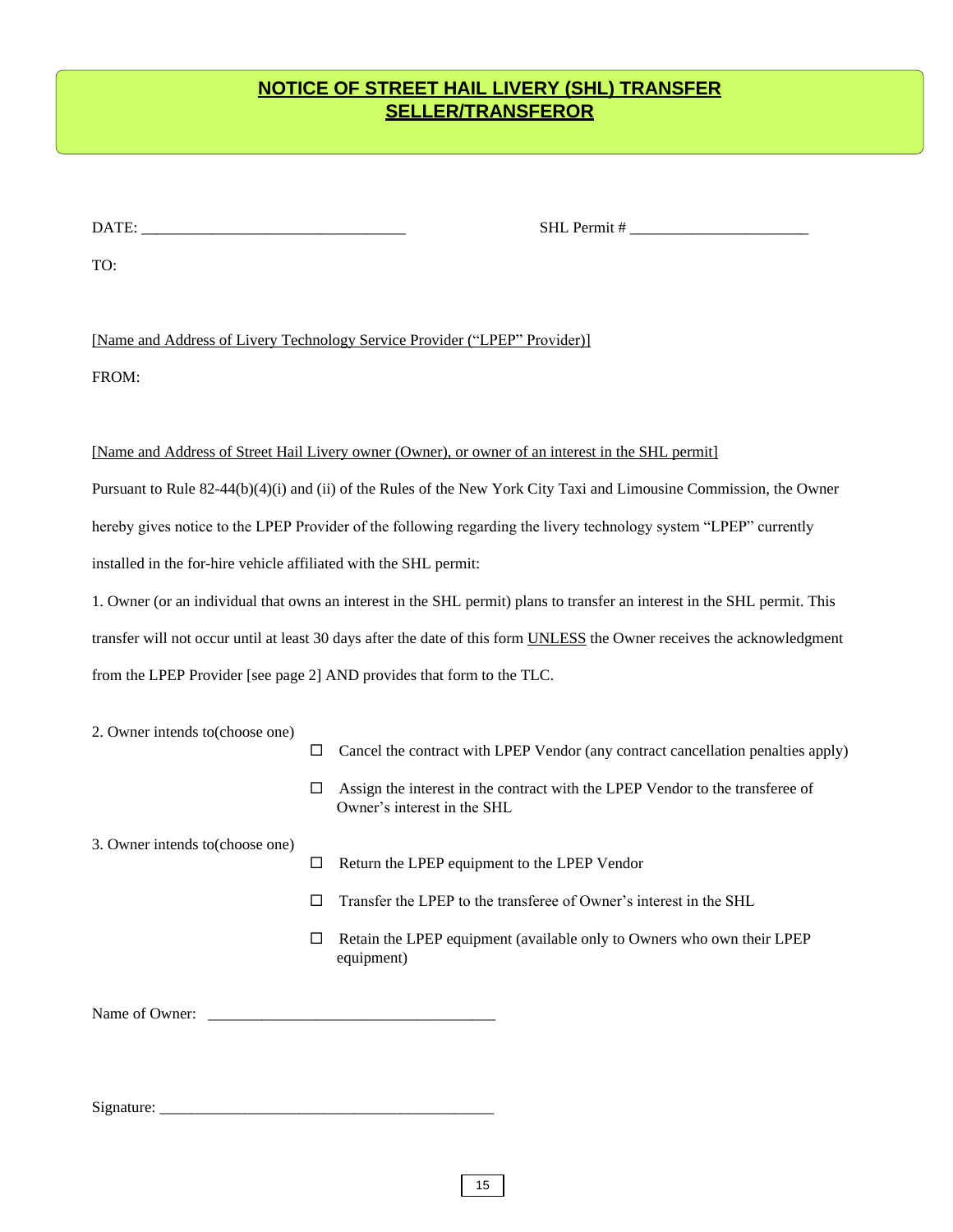### **LPEP PROVIDER ACKNOWLEDGMENT**

The LPEP Provider hereby acknowledges receipt of this Notice of Street Hail Livery transfer, and further acknowledges that this notice is required under Rule 82-44(b)(4)(i) and (ii) of the New York City Taxi and Limousine Commission (TLC). The LPEP Provider waives the requirement that notice to the TLC must be provided by the SHL owner, at least 30 days before the transfer of the SHL permit.

| Date: $\frac{1}{\sqrt{1-\frac{1}{2}} \cdot \frac{1}{2}}$ |        |
|----------------------------------------------------------|--------|
| Permit#                                                  |        |
|                                                          | Name:  |
|                                                          | Title: |

**\***The LPEP Provider acknowledgment is not required to be completed and executed unless the Owner seeks to reduce the 30 day notice period.

OR

In all other cases, this form must be mailed to the LPEP Provider at the address specified in the contract at least 30 days prior to the date of the proposed transfer.

Notice must be given by certified mail, return receipt requested.

A fully completed copy of this form as sent to the LPEP Provider must be provided to the TLC and, if the LPEP Provider acknowledgment has not been executed by the LPEP Provider, the Owner must also provide a copy of the certified mail receipt and an affidavit or affirmation under penalty of perjury verifying the mail of this form.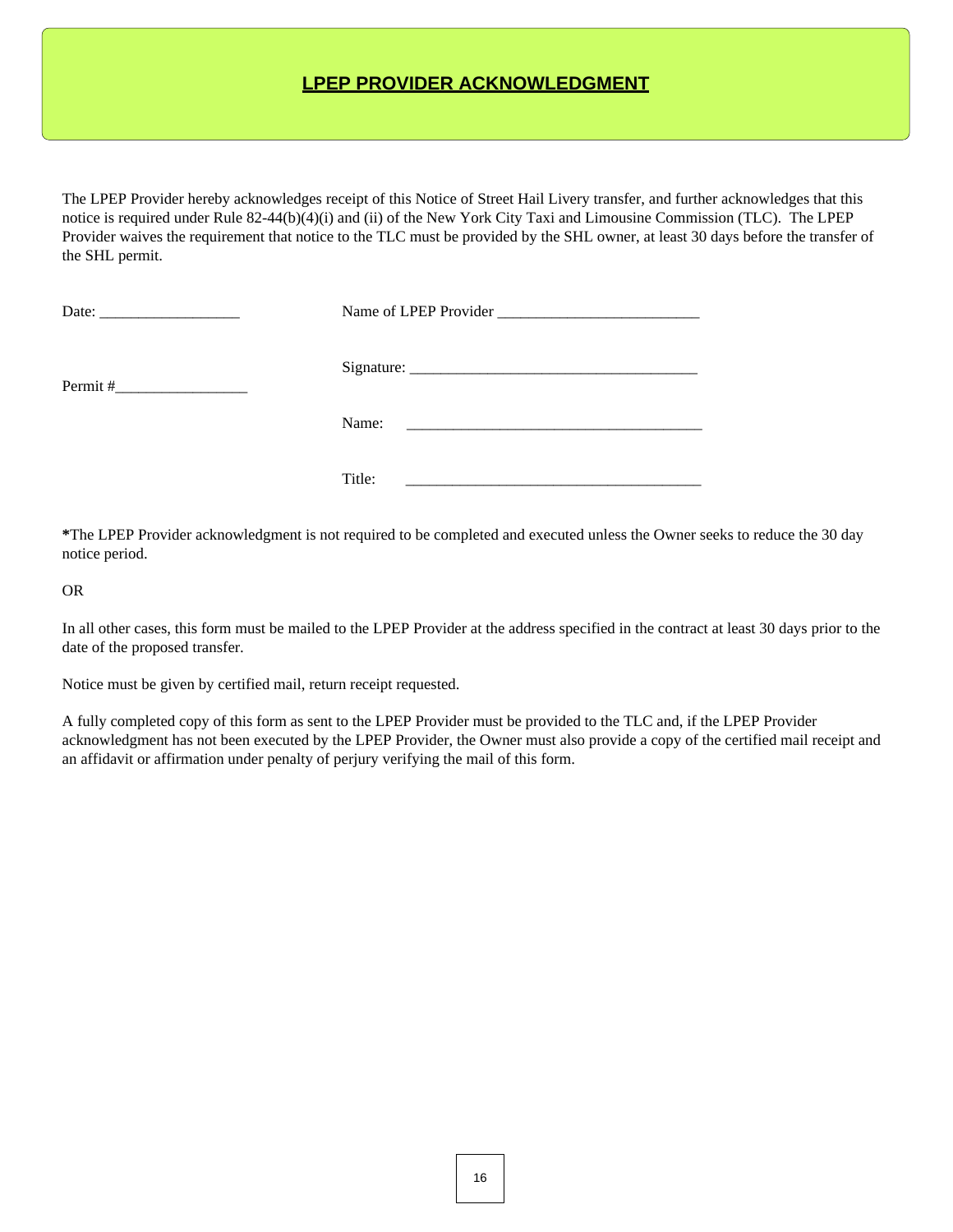#### **AFFIRMATION OF SERVICE via Certified Mail**

| I, _____________________, am the Owner of the Street Hail Livery Permit # ________. I affirm, under            |  |  |  |  |  |  |
|----------------------------------------------------------------------------------------------------------------|--|--|--|--|--|--|
| penalty of perjury, that the statements in this affirmation are true and accurate to the best of my knowledge. |  |  |  |  |  |  |
| Enclosed with this mailing is the Notice of Street Hail Livery (SHL) Transfer which has been completed         |  |  |  |  |  |  |
| pursuant to New York City Taxi and Limousine (TLC) Commission Rules, in order to transfer the ownership        |  |  |  |  |  |  |
| interest of my SHL license to a prospective buyer. I have sent these documents, via certified mail through the |  |  |  |  |  |  |
| use of a Post-office facility or Post-office box belonging to the United States Postal Service, to the Livery  |  |  |  |  |  |  |
| technology provider (LPEP) whose name and mailing address is specified below.                                  |  |  |  |  |  |  |
|                                                                                                                |  |  |  |  |  |  |
|                                                                                                                |  |  |  |  |  |  |
|                                                                                                                |  |  |  |  |  |  |
|                                                                                                                |  |  |  |  |  |  |

| Signature: |  |  |  |
|------------|--|--|--|
|            |  |  |  |
|            |  |  |  |

Signature: \_\_\_\_\_\_\_\_\_\_\_\_\_\_\_\_\_\_\_\_\_\_\_\_\_\_\_ Date: \_\_\_\_\_\_\_\_\_\_\_\_\_\_\_\_\_\_\_\_\_\_\_\_\_\_\_\_\_

Name: \_\_\_\_\_\_\_\_\_\_\_\_\_\_\_\_\_\_\_\_\_\_\_\_\_\_\_\_\_

Sworn to before me on the  $\rule{1em}{0.15mm}$  day of  $\rule{1em}{0.15mm}$ , 20 $\rule{1em}{0.15mm}$ 

NOTARY PUBLIC

\_\_\_\_\_\_\_\_\_\_\_\_\_\_\_\_\_\_\_\_\_\_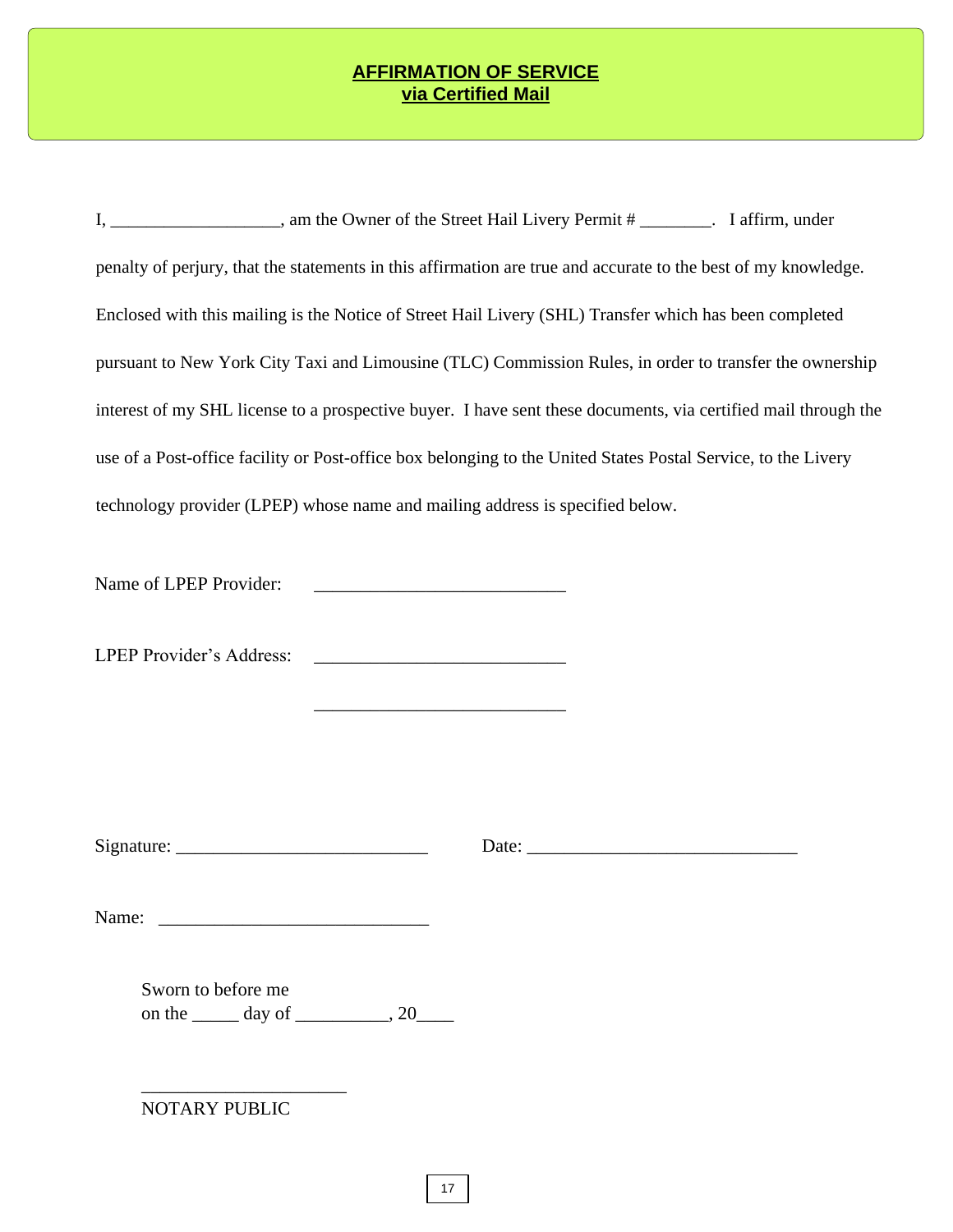#### **NOTICE OF STREET HAIL LIVERY (SHL) TRANSFER BUYER/TRANSFEREE**

DATE: \_\_\_\_\_\_\_\_\_\_\_\_\_\_\_\_\_\_\_\_\_\_\_\_\_\_\_\_\_\_\_\_\_\_ SHL Permit # \_\_\_\_\_\_\_\_\_\_\_\_\_\_\_\_\_\_\_\_\_\_\_

TO:

[Name and Address of Livery Technology Service Provider ("LPEP" Provider)]

FROM:

[Name and Address of Street Hail Livery prospective owner (Transferee), or prospective owner of an interest in the SHL permit] Pursuant to Rule 82-44(b)(4)(iii) of the Rules of the New York City Taxi and Limousine Commission, the Transferee hereby gives notice of the following regarding the livery technology system "LPEP" currently installed in the for-hire vehicle affiliated with the SHL permit:

1. Transferee (or the owner of an interest in Transferee) plans to acquire an interest in the SHL permit from

\_\_\_\_\_\_\_\_\_\_\_\_\_\_\_\_\_\_\_\_\_\_\_ (Transferor/Current owner)

2. Transferee intends to: (choose one)

Assume the Transferor's current LPEP contract with the LPEP vendor

 $\Box$  Contract for installation of LPEP with authorized LPEP provider

Name of Transferee:\_\_\_\_\_\_\_\_\_\_\_\_\_\_\_\_\_\_\_\_\_\_\_\_\_\_\_\_\_\_\_\_\_\_

Signature: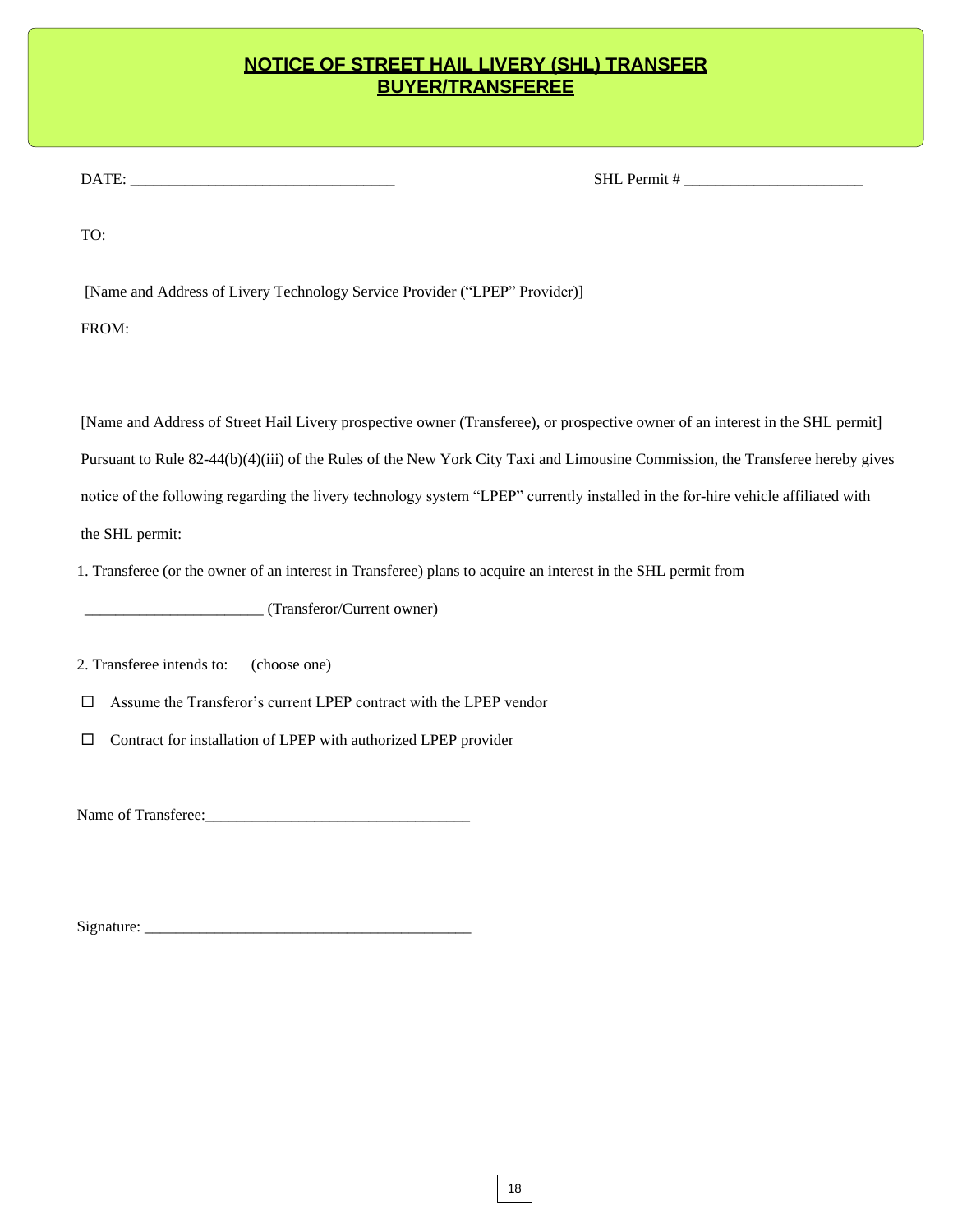### **BUYER AFFIDAVIT FOR HACK-UP OF NON WHEELCHAIR FOR-HIRE VEHICLE/ BASE AFFILIATION**

| Permit #______________ acknowledge that the permit must be affiliated to a licensed SHL endorsed base   |
|---------------------------------------------------------------------------------------------------------|
| within 30 days from the date of closing; and that a licensed For-Hire Vehicle "car" must be "hacked-up" |
| within 90 days from the date of closing, in accordance with TLC Rules.                                  |
|                                                                                                         |
|                                                                                                         |
| Sworn on this $\_\_\_\_$ day of $\_\_\_\_\_\_$ , 20 $\_\_\_\_\_$                                        |
| <b>Notary</b>                                                                                           |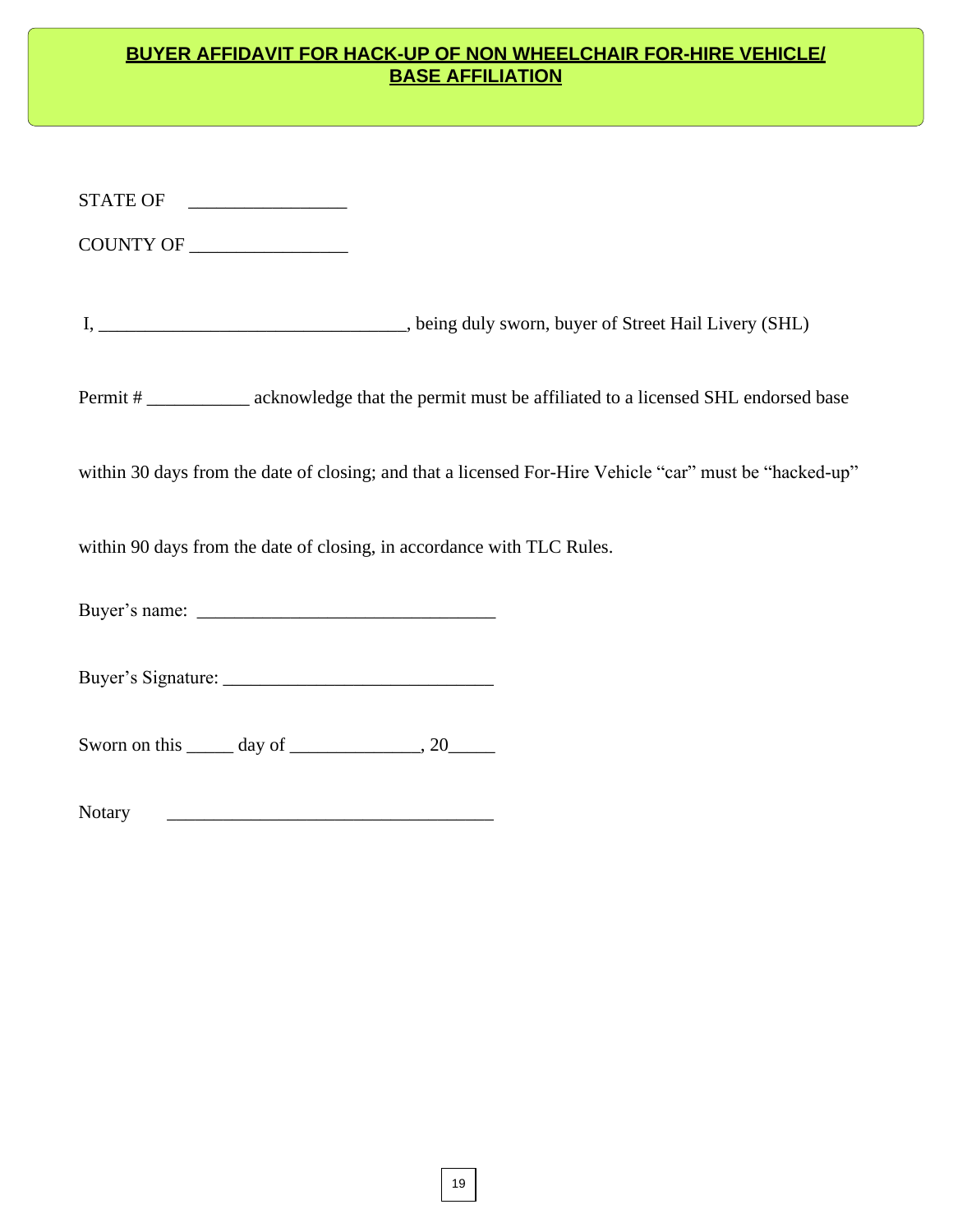### **BUYER AFFIDAVIT FOR HACK-UP OF WHEELCHAIR FOR-HIRE VEHICLE/ BASE AFFILIATION**

| STATE OF                                                                                          |  |
|---------------------------------------------------------------------------------------------------|--|
|                                                                                                   |  |
|                                                                                                   |  |
| I, ___________________________________, being duly sworn, buyer of Street Hail Livery             |  |
| (SHL) Permit #_____________ acknowledge that the permit must be affiliated to a licensed SHL      |  |
| endorsed base within 30 days from the date of closing; and that a licensed For-Hire Vehicle       |  |
| "car" must be "hacked-up" within 180 days from the date of closing, in accordance with TLC Rules. |  |
| <u> 1980 - Jan Barnett, fransk kongresu (d. 1980)</u><br>Buyer's name:                            |  |
|                                                                                                   |  |
| Sworn on this $\_\_\_\_$ day of $\_\_\_\_\_\_$ , 20 $\_\_\_\_\_$                                  |  |
|                                                                                                   |  |